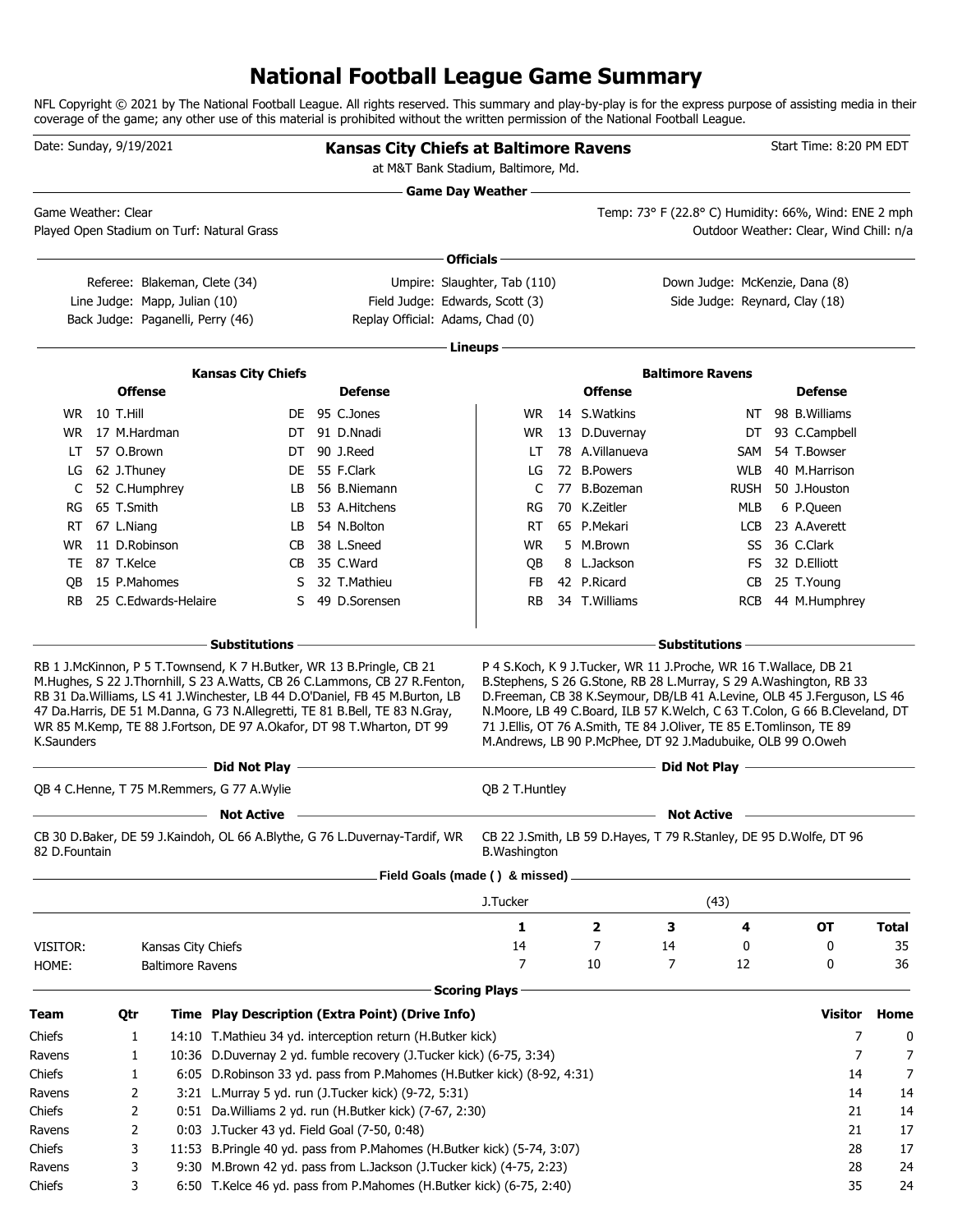# **National Football League Game Summary**

NFL Copyright © 2021 by The National Football League. All rights reserved. This summary and play-by-play is for the express purpose of assisting media in their coverage of the game; any other use of this material is prohibited without the written permission of the National Football League.

Paid Attendance: 70,417 Time: 3:02 Ravens 4 14:13 L.Jackson 2 yd. run (pass failed) (5-56, 2:48) 35 30 Ravens 4 3:14 L.Jackson 1 yd. run (pass failed) (14-68, 8:02) 35 36 36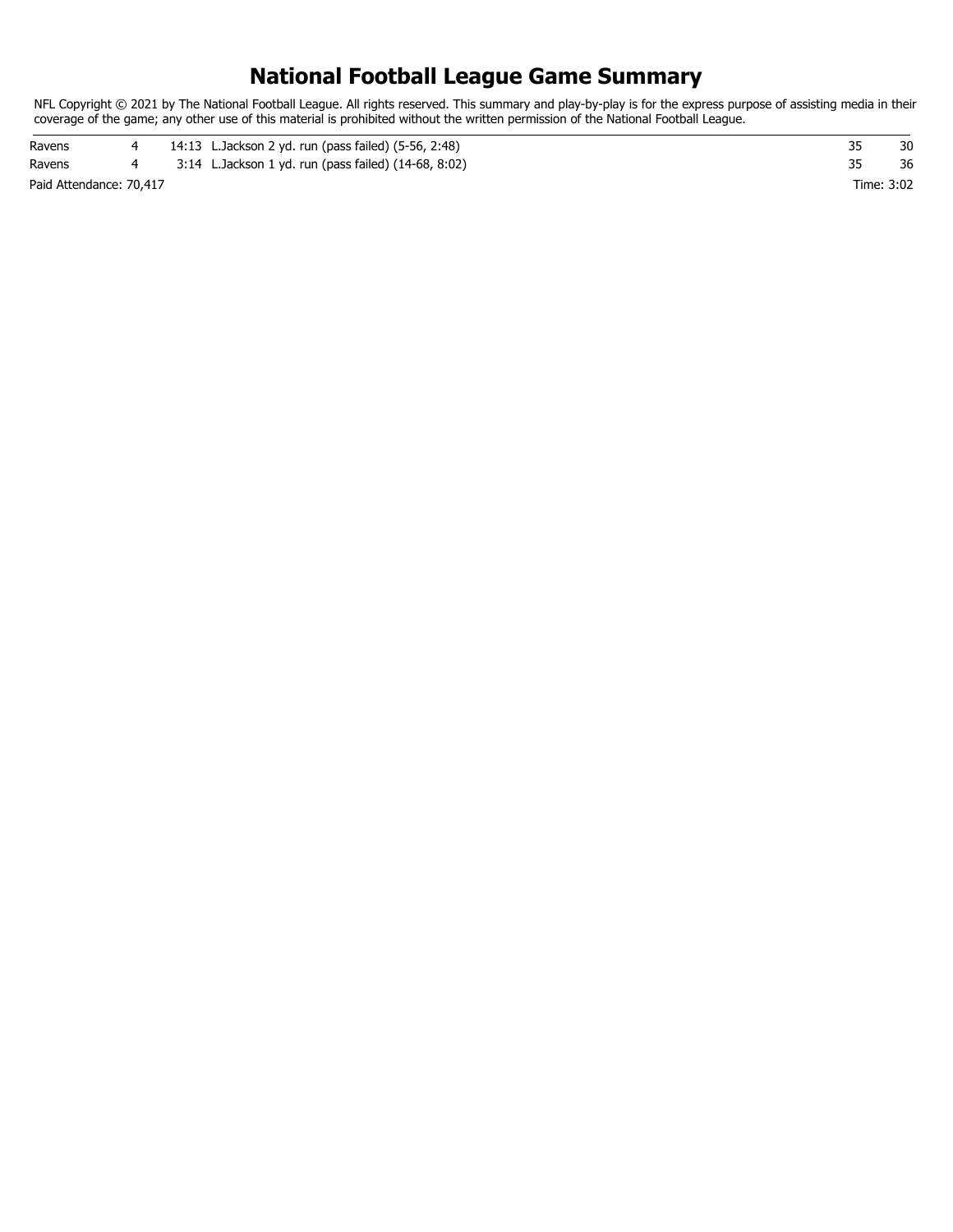# **Final Individual Statistics**

|                           |           | <b>Kansas City Chiefs</b> |            |                |              |              |                    |                |                     |                        |            | <b>Baltimore Ravens</b> |             |             |            |                |                |
|---------------------------|-----------|---------------------------|------------|----------------|--------------|--------------|--------------------|----------------|---------------------|------------------------|------------|-------------------------|-------------|-------------|------------|----------------|----------------|
| <b>RUSHING</b>            |           |                           | <b>ATT</b> | <b>YDS</b>     | <b>AVG</b>   | LG           | <b>TD</b>          | <b>RUSHING</b> |                     |                        |            |                         | <b>ATT</b>  | <b>YDS</b>  | <b>AVG</b> | LG             | <b>TD</b>      |
| C.Edwards-Helaire         |           |                           | 13         | 46             | 3.5          | 9            | 0                  | L.Jackson      |                     |                        |            |                         | 16          | 107         | 6.7        | 21             | $\overline{2}$ |
| T.Hill                    |           |                           | 1          | 15             | 15.0         | 15           | 0                  | T.Williams     |                     |                        |            |                         | 13          | 77          | 5.9        | 20             | 0              |
| P.Mahomes                 |           |                           | 1          | 3              | 3.0          | 3            | 0                  | L.Murray       |                     |                        |            |                         | 9           | 36          | 4.0        | 8              | 1              |
| Da. Williams              |           |                           | 3          | $-2$           | $-0.7$       | 2            | 1                  | D.Freeman      |                     |                        |            |                         | 2           | 29          | 14.5       | 31             | 0              |
|                           |           |                           |            |                |              |              |                    | P.Ricard       |                     |                        |            |                         | 1           | 2           | 2.0        | 2              | 0              |
| Total                     |           |                           | 18         | 62             | 3.4          | 15           | 1                  | Total          |                     |                        |            |                         | 41          | 251         | 6.1        | 31             | 3              |
| <b>PASSING</b>            | ATT       | <b>CMP</b>                | <b>YDS</b> | SK/YD TD       |              | LG IN        | RT                 | <b>PASSING</b> |                     |                        | <b>ATT</b> | <b>CMP</b>              | <b>YDS</b>  | SK/YD TD    |            | LG IN          | <b>RT</b>      |
| P.Mahomes                 | 31        | 24                        | 343        | 0/0            | 3            | 46           | 1 131.5            | L.Jackson      |                     |                        | 26         | 18                      | 239         | 1/9         | 1          | 42<br>2        | 78.8           |
| Total                     | 31        | 24                        | 343        | 0/0            | 3            | 46           | 1 131.5            | Total          |                     |                        | 26         | 18                      | 239         | 1/9         | 1          | 42<br>2        | 78.8           |
|                           |           |                           |            |                |              |              |                    |                |                     |                        |            |                         |             |             |            |                |                |
| <b>PASS RECEIVING</b>     |           | <b>TAR</b>                | <b>REC</b> | <b>YDS</b>     | <b>AVG</b>   | LG           | <b>TD</b>          |                |                     | <b>PASS RECEIVING</b>  |            | <b>TAR</b>              | <b>REC</b>  | <b>YDS</b>  | <b>AVG</b> | LG             | <b>TD</b>      |
| T.Kelce                   |           | 8                         | 7          | 109            | 15.6         | 46           | 1                  | M.Brown        |                     |                        |            | 10                      | 6           | 113         | 18.8       | 42             | 1              |
| M.Hardman                 |           | 8                         | 5          | 55             | 11.0         | 19           | 0                  | M.Andrews      |                     |                        |            | 5                       | 5           | 57          | 11.4       | 20             | 0              |
| D.Robinson                |           | 4                         | 3          | 46             | 15.3         | 33           | 1                  | S. Watkins     |                     |                        |            | 7                       | 4           | 44          | 11.0       | 19             | 0              |
| T.Hill                    |           | 4                         | 3          | 14             | 4.7          | 7            | 0                  | T.Williams     |                     |                        |            | 2                       | 2           | 16          | 8.0        | 9              | 0              |
| <b>B.Pringle</b>          |           | 2                         | 2          | 63             | 31.5         | 40           | 1                  | J.Oliver       |                     |                        |            | 1                       | 1           | 9           | 9.0        | 9              | 0              |
| <b>B.Bell</b>             |           | 1                         | 1          | 20             | 20.0         | 20           | 0                  |                |                     |                        |            |                         |             |             |            |                |                |
| J.McKinnon                |           | 1                         | 1          | 14             | 14.0         | 14           | 0                  |                |                     |                        |            |                         |             |             |            |                |                |
| J.Fortson                 |           | 1                         | 1          | 11             | 11.0         | 11           | 0                  |                |                     |                        |            |                         |             |             |            |                |                |
| M.Burton                  |           | 1                         | 1          | 11             | 11.0         | 11           | 0                  |                |                     |                        |            |                         |             |             |            |                |                |
| Total                     |           | 30                        | 24         | 343            | 14.3         | 46           | 3                  | Total          |                     |                        |            | 25                      | 18          | 239         | 13.3       | 42             | 1              |
| <b>INTERCEPTIONS</b>      |           |                           | <b>NO</b>  | YDS            | <b>AVG</b>   | LG           | TD                 |                |                     | <b>INTERCEPTIONS</b>   |            |                         | <b>NO</b>   | YDS         | <b>AVG</b> | LG             | TD             |
| T.Mathieu                 |           |                           | 2          | 50             | 25.0         | 34           | 1                  | T.Young        |                     |                        |            |                         | 1           | 0           | 0.0        | 0              | 0              |
| Total                     |           |                           | 2          | 50             | 25.0         | 34           | 1                  | Total          |                     |                        |            |                         | 1           | 0           | 0.0        | 0              | 0              |
| <b>PUNTING</b>            | <b>NO</b> | <b>YDS</b>                | <b>AVG</b> | <b>NET</b>     | ΤВ           | <b>IN20</b>  | LG                 | <b>PUNTING</b> |                     |                        | <b>NO</b>  | <b>YDS</b>              | <b>AVG</b>  | <b>NET</b>  | ΤB         | <b>IN20</b>    | LG             |
| T.Townsend                | 3         | 135                       | 45.0       | 39.7           | 0            | 0            | 54                 | S.Koch         |                     |                        | 2          | 95                      | 47.5        | 41.0        | 0          | 1              | 49             |
| Total                     | 3         | 135                       | 45.0       | 39.7           | 0            | 0            | 54                 | Total          |                     |                        | 2          | 95                      | 47.5        | 41.0        | 0          | 1              | 49             |
| <b>PUNT RETURNS</b>       |           | <b>NO</b>                 | <b>YDS</b> | AVG            | FC           | LG           | TD                 |                | <b>PUNT RETURNS</b> |                        |            | <b>NO</b>               | YDS         | AVG         | FC         | LG             | TD             |
| M.Hardman                 |           | 1                         | 13         | 13.0           | $\mathbf{1}$ | 13           | 0                  | D.Duvernay     |                     |                        |            | 1                       | 16          | 16.0        | 0          | 16             | 0              |
|                           |           |                           |            |                |              |              |                    | [DOWNED]       |                     |                        |            | 1                       | 0           | 0.0         | 0          | 0              | 0              |
|                           |           |                           |            |                |              |              |                    |                |                     | [OUT OF BOUNDS]        |            | 1                       | 0           | 0.0         | 0          | 0              | 0              |
| Total                     |           | 1                         | 13         | 13.0           | 1            | 13           | 0                  | Total          |                     |                        |            | 1                       | 16          | 16.0        | 0          | 16             | 0              |
| <b>KICKOFF RETURNS</b>    |           | <b>NO</b>                 | <b>YDS</b> | <b>AVG</b>     | FC           | LG           | <b>TD</b>          |                |                     | <b>KICKOFF RETURNS</b> |            | <b>NO</b>               | <b>YDS</b>  | <b>AVG</b>  | FC         | LG             | <b>TD</b>      |
| <b>B.Pringle</b>          |           | 3                         | 46         | 15.3           | 0            | 33           | 0                  |                | [TOUCHBACK]         |                        |            | 6                       | $\mathbf 0$ | 0.0         | 0          | 0              | $\mathbf 0$    |
| M.Hughes                  |           | 1                         | 25         | 25.0           | 0            | 25           | 0                  |                |                     |                        |            |                         |             |             |            |                |                |
| M.Burton                  |           | 1                         | 9          | 9.0            | 0            | 9            | 0                  |                |                     |                        |            |                         |             |             |            |                |                |
| M.Hardman                 |           | 0                         | 3          | 0.0            | 0            | 3            | 0                  |                |                     |                        |            |                         |             |             |            |                |                |
| [TOUCHBACK]               |           | 2                         | 0          | 0.0            | 0            | 0            | 0                  |                |                     |                        |            |                         |             |             |            |                |                |
| Total                     |           | 5                         | 83         | 16.6           | 0            | 33           | 0                  | Total          |                     |                        |            | $\mathbf 0$             | 0           | 0.0         | 0          | 0              | 0              |
| <b>Kansas City Chiefs</b> |           |                           |            |                |              |              |                    |                |                     |                        |            |                         |             |             |            |                |                |
| <b>FUMBLES</b>            |           |                           |            | <b>FUM</b>     | <b>LOST</b>  |              | <b>OWN-REC YDS</b> |                | TD                  | <b>FORCED</b>          |            | <b>OPP-REC</b>          | <b>YDS</b>  | <b>TD</b>   |            | <b>OUT-BDS</b> |                |
| C.Edwards-Helaire         |           |                           |            | 1              |              | $\mathbf{1}$ | 0                  | 0              | 0                   | 0                      |            | 0                       | 0           | 0           |            | 0              |                |
| C.Humphrey                |           |                           |            | 1              |              | 0            | 0                  | 0              | 0                   | 0                      |            | 0                       | 0           | 0           |            | 0              |                |
| P.Mahomes                 |           |                           |            | 0              |              | 0            | $\mathbf{1}$       | 0              | 0                   | 0                      |            | 0                       | 0           | 0           |            | 0              |                |
| M.Hughes                  |           |                           |            | 0              |              | 0            | 0                  | 0              | 0                   | 1                      |            | 0                       | 0           | 0           |            | 0              |                |
| Total                     |           |                           |            | $\overline{2}$ |              | $\mathbf{1}$ | $\mathbf{1}$       | 0              | 0                   | 1                      |            | 0                       | 0           | 0           |            | 0              |                |
| <b>Baltimore Ravens</b>   |           |                           |            |                |              |              |                    |                |                     |                        |            |                         |             |             |            |                |                |
| <b>FUMBLES</b>            |           |                           |            | <b>FUM</b>     | <b>LOST</b>  |              | <b>OWN-REC YDS</b> |                | <b>TD</b>           | <b>FORCED</b>          |            | <b>OPP-REC</b>          | <b>YDS</b>  | <b>TD</b>   |            | <b>OUT-BDS</b> |                |
| T.Williams                |           |                           |            | 1              |              | 0            | 0                  | 0              | 0                   | 0                      |            | 0                       | 0           | $\mathbf 0$ |            | 0              |                |
| D.Duvernay                |           |                           |            | 0              |              | 0            | 1                  | 2              | 1                   | 0                      |            | 0                       | 0           | 0           |            | 0              |                |
| O.Oweh                    |           |                           |            | 0              |              | 0            | 0                  | 0              | 0                   | 1                      |            | 1                       | 0           | 0           |            | 0              |                |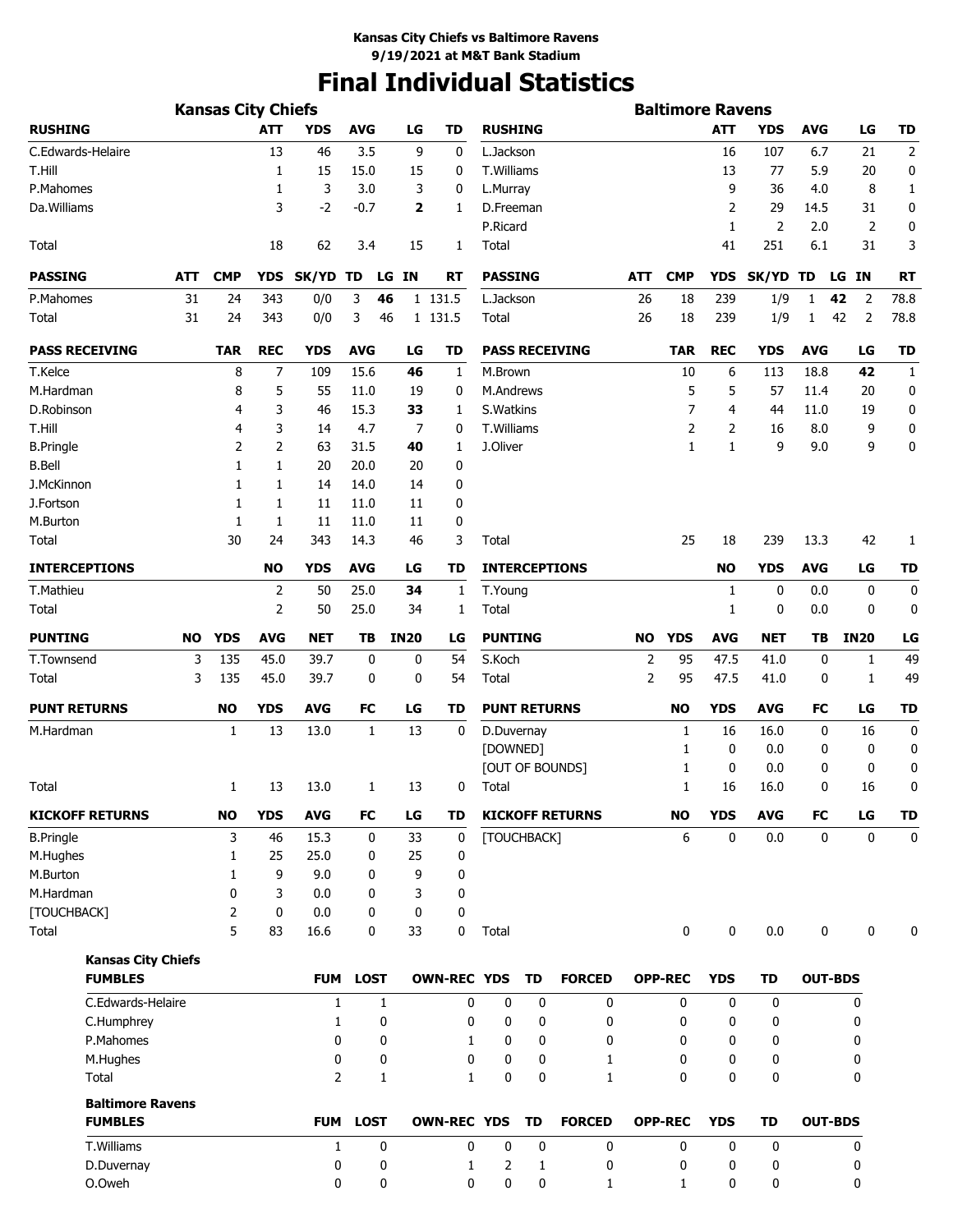# **Final Individual Statistics**

|  | 1 0 1 2 1 1 1 1 0 0 0 |  |  |  |  |
|--|-----------------------|--|--|--|--|
|  |                       |  |  |  |  |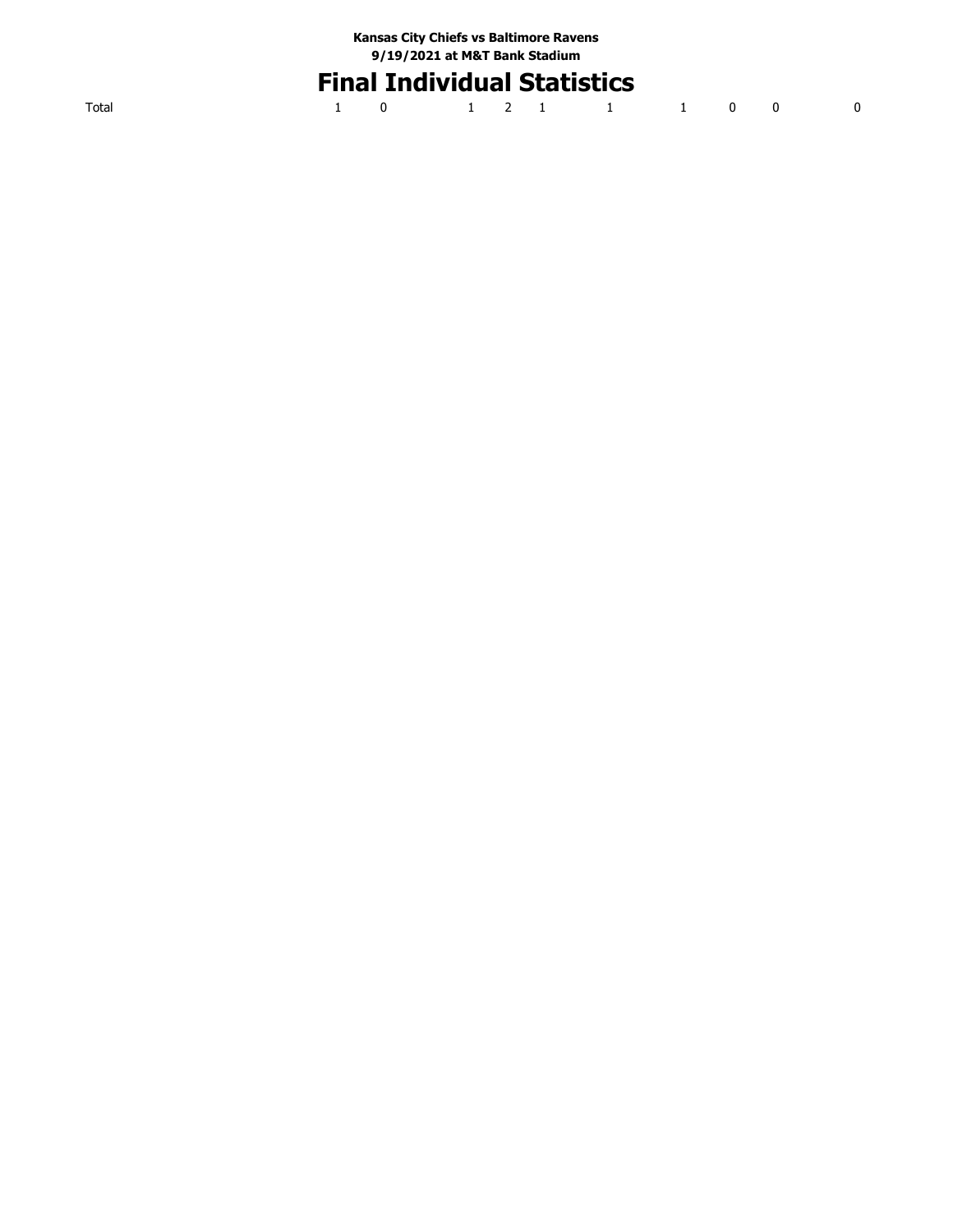# **Final Team Statistics**

|                                                   | <b>Visitor</b><br><b>Chiefs</b> | Home<br><b>Ravens</b> |
|---------------------------------------------------|---------------------------------|-----------------------|
| <b>TOTAL FIRST DOWNS</b>                          | 22                              | 31                    |
| By Rushing                                        | $\overline{2}$                  | 18                    |
| By Passing                                        | 18                              | 11                    |
| By Penalty                                        | 2                               | 2                     |
| THIRD DOWN EFFICIENCY                             | 1-6-16.7%                       | 6-11-54.5%            |
| <b>FOURTH DOWN EFFICIENCY</b>                     | $0 - 0 - 0.0%$                  | 1-1-100.0%            |
| <b>TOTAL NET YARDS</b>                            | 405                             | 481                   |
| Total Offensive Plays (inc. times thrown passing) | 49                              | 68                    |
| Average gain per offensive play                   | 8.3                             | 7.1                   |
| <b>NET YARDS RUSHING</b>                          | 62                              | 251                   |
| <b>Total Rushing Plays</b>                        | 18                              | 41                    |
| Average gain per rushing play                     | 3.4                             | 6.1                   |
| Tackles for a loss-number and yards               | $4 - 10$                        | $3 - 7$               |
| <b>NET YARDS PASSING</b>                          | 343                             | 230                   |
| Times thrown - yards lost attempting to pass      | $0 - 0$                         | $1 - 9$               |
| Gross yards passing                               | 343                             | 239                   |
| <b>PASS ATTEMPTS-COMPLETIONS-HAD INTERCEPTED</b>  | $31 - 24 - 1$                   | $26 - 18 - 2$         |
| Avg gain per pass play (inc.# thrown passing)     | 11.1                            | 8.5                   |
| <b>KICKOFFS Number-In End Zone-Touchbacks</b>     | $6 - 6 - 6$                     | $7 - 4 - 2$           |
| <b>PUNTS Number and Average</b>                   | $3 - 45.0$                      | $2 - 47.5$            |
| <b>Had Blocked</b>                                | 0                               | 0                     |
| <b>FGs - PATs Had Blocked</b>                     | $0 - 0$                         | $0 - 0$               |
| <b>Net Punting Average</b>                        | 39.7                            | 41.0                  |
| TOTAL RETURN YARDAGE (Not Including Kickoffs)     | 63                              | 16                    |
| No. and Yards Punt Returns                        | $1 - 13$                        | $1 - 16$              |
| No. and Yards Kickoff Returns                     | $5 - 83$                        | $0 - 0$               |
| No. and Yards Interception Returns                | $2 - 50$                        | $1 - 0$               |
| <b>PENALTIES Number and Yards</b>                 | $5 - 46$                        | $8 - 55$              |
| <b>FUMBLES Number and Lost</b>                    | $2 - 1$                         | $1 - 0$               |
| <b>TOUCHDOWNS</b>                                 | 5                               | 5                     |
| Rushing                                           | $\mathbf{1}$                    | 3                     |
| Passing                                           | 3                               | 1                     |
| Interceptions                                     | $\mathbf{1}$                    | 0                     |
| <b>Fumbles</b>                                    | 0                               | $\overline{1}$        |
| <b>EXTRA POINTS Made-Attempts</b>                 | $5-5$                           | $3-5$                 |
| Kicking Made-Attempts                             | $5-5$                           | $3 - 3$               |
| Passing Made-Attempts                             | $0-0$                           | $0 - 2$               |
| <b>FIELD GOALS Made-Attempts</b>                  | $0 - 0$                         | $1 - 1$               |
| <b>RED ZONE EFFICIENCY</b>                        | 1-1-100%                        | 4-4-100%              |
| <b>GOAL TO GO EFFICIENCY</b>                      | 1-1-100%                        | 4-4-100%              |
| <b>SAFETIES</b>                                   | 0                               | 0                     |
| <b>FINAL SCORE</b>                                | 35                              | 36                    |
| <b>TIME OF POSSESSION</b>                         | 24:01                           | 35:59                 |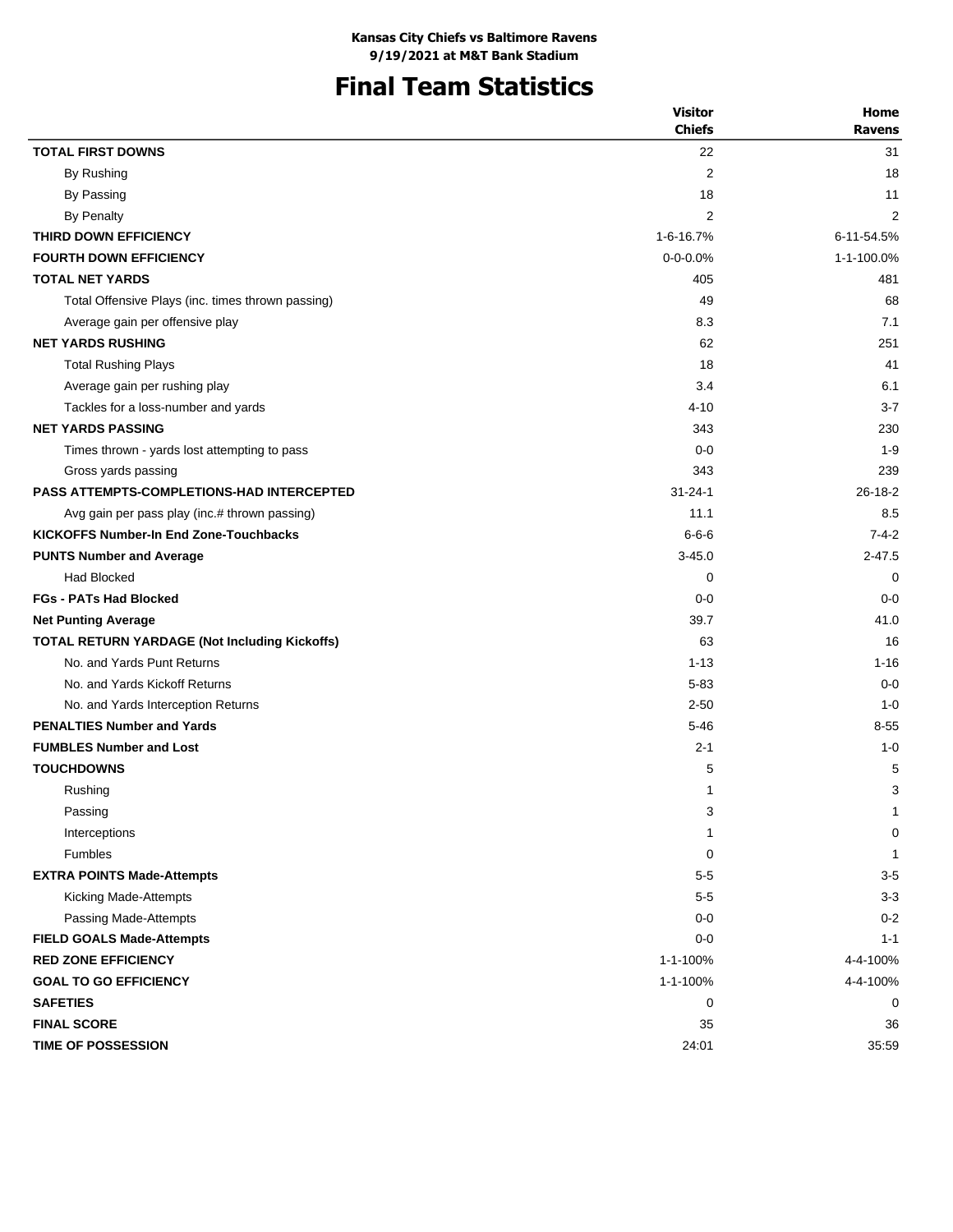# **Ball Possession And Drive Chart**

#### **Kansas City Chiefs**

| #  | Time<br>Recd | Time<br>Lost | <b>Time How Ball</b><br><b>Poss Obtained</b> | <b>Drive</b><br>Began | #<br><b>Play</b> | Yds<br>Gain | Yds<br><b>Pen</b> | Net<br>Yds | 1st<br>Down    | Last<br>Scrm  | <b>How Given</b><br>Up |
|----|--------------|--------------|----------------------------------------------|-----------------------|------------------|-------------|-------------------|------------|----------------|---------------|------------------------|
|    | 10:36        | 6:05         | 4:31 Kickoff                                 | KC 8                  | 8                | 92          | 0                 | 92         | 4              | <b>BLT 33</b> | Touchdown              |
| 2  | 1:13         | 14:20        | 1:53 Interception                            | <b>KC 14</b>          | 4                | 27          | $-28$             | -1         |                | KC 13         | Punt                   |
| 3  | 12:05        | 8:52         | 3:13 Punt                                    | KC 11                 |                  | 28          | 0                 | 28         | 2              | KC 39         | Punt                   |
| 4  | 3:21         | 0:51         | 2:30 Kickoff                                 | KC 33                 |                  | 67          | 0                 | 67         | 5              | $*$ BLT 2     | Touchdown              |
| 5  | 0:03         | 0:00         | 0:03 Kickoff                                 |                       | 0                | 0           | 0                 | 0          | 0              |               | End of Half            |
| 6  | 15:00        | 11:53        | 3:07 Kickoff                                 | <b>KC 26</b>          | 5.               | 69          | 5                 | 74         | 4              | <b>BLT 40</b> | Touchdown              |
|    | 9:30         | 6:50         | 2:40 Kickoff                                 | <b>KC 25</b>          | 6                | 70          | 5                 | 75         | 3              | <b>BLT 46</b> | Touchdown              |
| 8  | 3:14         | 2:01         | $1:13$ Punt                                  | <b>BLT 49</b>         | 3                | $-2$        | 0                 | $-2$       | 0              | KC 49         | Interception           |
| 9  | 14:13        | 11:16        | 2:57 Kickoff                                 | <b>KC 23</b>          | 5.               | 13          | 0                 | 13         |                | KC 36         | Punt                   |
| 10 | 3:14         | 1:20         | 1:54 Kickoff                                 | <b>KC 25</b>          | 4                | 41          | $\mathbf{0}$      | 41         | $\overline{2}$ | <b>BLT 32</b> | Fumble                 |

### (216) Average KC 24

|    | <b>Baltimore Ravens</b> |              |                                              |                       |           |             |              |                   |             |               |                        |
|----|-------------------------|--------------|----------------------------------------------|-----------------------|-----------|-------------|--------------|-------------------|-------------|---------------|------------------------|
| #  | Time<br>Recd            | Time<br>Lost | <b>Time How Ball</b><br><b>Poss Obtained</b> | <b>Drive</b><br>Began | #<br>Play | Yds<br>Gain | Yds<br>Pen   | <b>Net</b><br>Yds | 1st<br>Down | Last<br>Scrm  | <b>How Given</b><br>Up |
|    | 15:00                   | 14:10        | 0:50 Kickoff                                 | <b>BLT 25</b>         | 3         | 2           | 0            | 2                 | 0           | <b>BLT 27</b> | Interception           |
|    | 14:10                   | 10:36        | 3:34 Kickoff                                 | <b>BLT 25</b>         | 6         | 75          | $\mathbf{0}$ | 75                | 5           | * KC 10       | Touchdown              |
| 3  | 6:05                    | 1:13         | 4:52 Kickoff                                 | <b>BLT 25</b>         | 9         | 47          | $\mathbf{0}$ | 47                | 3           | <b>KC 28</b>  | Interception           |
| 4  | 14:20                   | 12:05        | $2:15$ Punt                                  | <b>BLT 33</b>         | 3         |             | 0            |                   | 0           | <b>BLT 40</b> | Punt                   |
| 5  | 8:52                    | 3:21         | 5:31 Punt                                    | <b>BLT 28</b>         | 9         | 77          | -5           | 72                | 5           | * KC 5        | Touchdown              |
| 6  | 0:51                    | 0:03         | 0:48 Kickoff                                 | <b>BLT 25</b>         | 7         | 65          | -15          | 50                | 3           | <b>KC 25</b>  | Field Goal             |
| 7  | 11:53                   | 9:30         | 2:23 Kickoff                                 | <b>BLT 25</b>         | 4         | 85          | $-10$        | 75                | 2           | <b>KC 42</b>  | Touchdown              |
| 8  | 6:50                    | 3:14         | 3:36 Kickoff                                 | <b>BLT 25</b>         | 4         | $-4$        | -5           | -9                |             | <b>BLT 16</b> | Punt                   |
| 9  | 2:01                    | 14:13        | 2:48 Interception                            | <b>BLT 44</b>         | 5         | 56          | 0            | 56                | 4           | * KC 2        | Touchdown              |
| 10 | 11:16                   | 3:14         | 8:02 Punt                                    | <b>BLT 32</b>         | 14        | 63          | 5            | 68                |             | * KC 01       | Touchdown              |
| 11 | 1:20                    | 0:00         | 1:20 Fumble                                  | <b>BLT 34</b>         | 5         | 10          | 0            | 10                |             | <b>BLT 45</b> | End of Game            |

(321) Average BLT 29

#### **\* inside opponent's 20**

|                | Time of Possession by Quarter          | 1st               | 2nd  | 3rd  | 4th                | OТ | Total |
|----------------|----------------------------------------|-------------------|------|------|--------------------|----|-------|
| <b>Visitor</b> | Kansas City Chiefs                     | 5:44              | 6:26 | 7:00 | 4:51               |    | 24:01 |
| Home           | <b>Baltimore Ravens</b>                | 9:16              | 8:34 | 8:00 | 10:09              |    | 35:59 |
|                | <b>Kickoff Drive No.-Start Average</b> | Chiefs: 6 - KC 23 |      |      | Ravens: 6 - BLT 25 |    |       |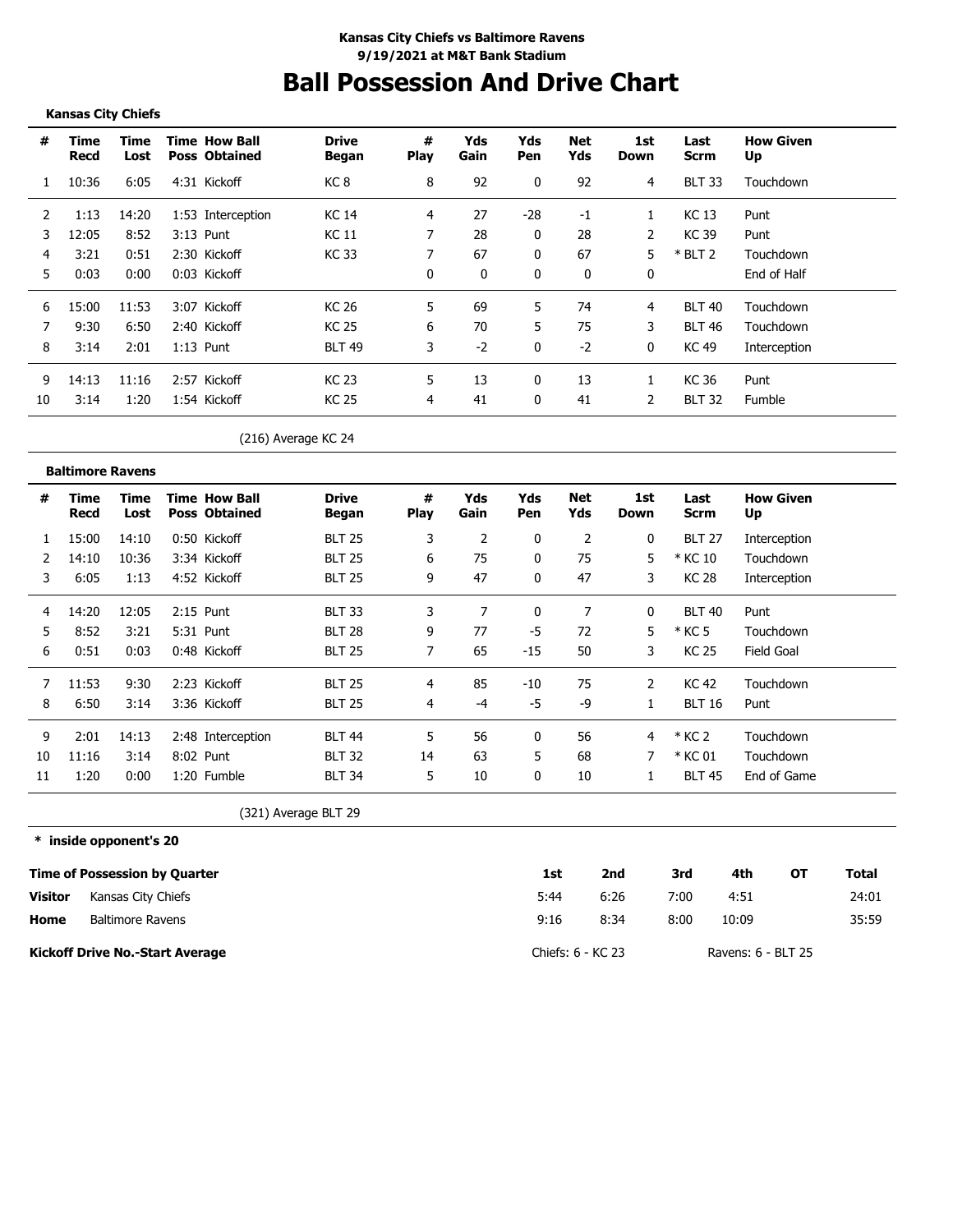# **Final Defensive Statistics**

| <b>Kansas City Chiefs</b> |              |              |                |              | <b>Regular Defensive Plays</b> |   |   |           |           |    |           |            | <b>Special Teams</b> |    |           |           |            | <b>Misc</b> |           |           |
|---------------------------|--------------|--------------|----------------|--------------|--------------------------------|---|---|-----------|-----------|----|-----------|------------|----------------------|----|-----------|-----------|------------|-------------|-----------|-----------|
|                           | <b>TKL</b>   | <b>AST</b>   | <b>COMB</b>    | <b>SK</b>    | <b>YDS TFL</b>                 |   | Q | <b>IN</b> | <b>PD</b> | FF | <b>FR</b> | <b>TKL</b> | <b>AST</b>           | FF | <b>FR</b> | <b>BL</b> | <b>TKL</b> | <b>AST</b>  | <b>FF</b> | <b>FR</b> |
| A.Hitchens                | 8            | 4            | 12             | 0            | 0                              |   | 0 | 0         | 0         | 0  | 0         | 0          | 0                    | 0  | 0         | 0         | n          |             | ŋ         | 0         |
| D.Sorensen                |              | 3            | 10             |              | 9                              | 2 |   | 0         | 0         | 0  | 0         | 0          | 0                    | 0  | 0         | 0         | 0          | 0           | 0         | 0         |
| N.Bolton                  | 8            |              | 9              | 0            | 0                              |   |   | 0         | 0         | 0  | 0         | 0          | 0                    | 0  | 0         | 0         | 0          | 0           | 0         | 0         |
| T.Mathieu                 | 6            | 0            | 6              | 0            | 0                              | 0 | 0 | 2         | 3         | 0  | 0         | 0          | 0                    | 0  | 0         | 0         | 0          | 0           | 0         | 0         |
| C.Ward                    | 3            | 1            | $\overline{4}$ | $\mathbf{0}$ | $\mathbf{0}$                   | 0 | 0 | 0         | 0         | 0  | 0         | 0          | 0                    | 0  | 0         | 0         | 0          | 0           | 0         | 0         |
| L.Sneed                   |              | 0            | 3              | 0            | 0                              | 0 | 0 | 0         | 0         | 0  | 0         | 0          | 0                    | 0  | 0         | 0         | 0          | 0           | 0         | 0         |
| <b>B.Niemann</b>          |              | 0            | 3              | 0            | 0                              | 0 | 0 | 0         | 0         | 0  | 0         | 0          | 0                    | 0  | 0         | 0         | 0          | 0           | 0         | 0         |
| K.Saunders                |              | 2            | 3              | 0            | 0                              | 0 | 0 | 0         | 0         | 0  | 0         | 0          | 0                    | 0  | 0         | 0         | 0          | 0           | 0         | 0         |
| F.Clark                   | 2            | $\mathbf{0}$ | 2              | $\mathbf{0}$ | 0                              |   | 0 | 0         | 0         | 0  | 0         | 0          | 0                    | 0  | 0         | 0         | 0          | 0           | 0         | 0         |
| R.Fenton                  |              | 0            | 2              | 0            | 0                              | 0 | 0 | 0         | 0         | 0  | 0         | 0          | 0                    | 0  | 0         | 0         | 0          | 0           | 0         | 0         |
| J.Reed                    |              | 0            | 2              | 0            | 0                              | 0 | 0 | 0         | 0         | 0  | 0         | 0          | 0                    | 0  | 0         | 0         | 0          | 0           | 0         | 0         |
| M.Hughes                  |              | 1            | 2              | 0            | 0                              | 0 | 0 | 0         | 0         |    | 0         | 0          | 0                    | 0  | 0         | 0         | 0          | 0           | 0         | 0         |
| C.Jones                   |              | 1            | 2              | 0            | $\mathbf 0$                    | 0 | 0 | 0         | 0         | 0  | 0         | 0          | 0                    | 0  | 0         | 0         | 0          | 0           | 0         | 0         |
| D.Nnadi                   |              | 0            |                | 0            | 0                              | 0 | 0 | 0         | 0         | 0  | 0         | 0          | 0                    | 0  | 0         | 0         | 0          | 0           | 0         | 0         |
| A.Okafor                  |              | 0            |                | 0            | 0                              | 0 | 0 | 0         | 0         | 0  | 0         | 0          | 0                    | 0  | 0         | 0         | 0          | 0           | 0         | 0         |
| T.Wharton                 | 0            | 1            | 1              | 0            | 0                              | 0 | 0 | 0         | 0         | 0  | 0         | 0          | 0                    | 0  | 0         | 0         | 0          | 0           | 0         | 0         |
| A.Watts                   | <sup>0</sup> | 0            | $\mathbf{0}$   | $\mathbf{0}$ | 0                              | 0 | 0 | 0         | 0         | 0  | 0         |            | 0                    | 0  | 0         | 0         | 0          | 0           | 0         | 0         |
| T.Kelce                   | 0            | 0            | 0              | 0            | 0                              | 0 | 0 | 0         | 0         | 0  | 0         | 0          | 0                    | 0  | 0         | 0         |            | 0           | 0         | 0         |
| P.Mahomes                 |              | 0            | 0              | 0            | 0                              | 0 | 0 | 0         | 0         | 0  | 0         | 0          | 0                    | 0  | 0         | 0         | 0          | 0           | 0         |           |
| <b>Total</b>              | 49           | 14           | 63             | 1            | 9                              | 5 |   | 2         | 3         | 1  | 0         | 1          | 0                    | 0  | 0         | 0         | 1          | 0           | 0         | 1         |

### **TKL = Tackle AST = Assist COMB = Combined QH=QB Hit IN = Interception PD = Pass Defense FF = Forced Fumble FR = Fumble Recovery**

| <b>Baltimore Ravens</b> |               |              |                |              | <b>Regular Defensive Plays</b> |        |   |    |           |           |           |            | <b>Special Teams</b> |           |           |              |            | <b>Misc</b> |              |           |
|-------------------------|---------------|--------------|----------------|--------------|--------------------------------|--------|---|----|-----------|-----------|-----------|------------|----------------------|-----------|-----------|--------------|------------|-------------|--------------|-----------|
|                         | <b>TKL</b>    | <b>AST</b>   | <b>COMB</b>    | SK           | <b>YDS</b>                     | TFL QH |   | IN | <b>PD</b> | <b>FF</b> | <b>FR</b> | <b>TKL</b> | <b>AST</b>           | <b>FF</b> | <b>FR</b> | <b>BL</b>    | <b>TKL</b> | <b>AST</b>  | <b>FF</b>    | <b>FR</b> |
| P.Queen                 |               |              | 8              | 0            | 0                              | 0      |   | 0  | 0         |           | 0         | 0          | 0                    | 0         | 0         | 0            |            |             | 0            | 0         |
| M.Humphrey              |               | 0            | 4              | 0            | 0                              | 0      |   | 0  |           |           | 0         |            | 0                    | 0         |           | 0            |            |             | 0            | 0         |
| A.Averett               |               |              | 4              | 0            | 0                              | 0      | 0 | 0  |           | 0         | 0         |            | 0                    | 0         | 0         | 0            | n          | 0           |              | 0         |
| T.Bowser                |               | 2            | 4              | 0            | 0                              | 0      | 0 | 0  | 0         | 0         | 0         |            | 0                    | 0         | 0         | 0            | 0          | 0           | 0            | 0         |
| O.Oweh                  |               | $\mathbf{0}$ | 3              | $\mathbf{0}$ | 0                              |        |   | 0  | 0         |           | 1         | 0          | 0                    | 0         | 0         | 0            | 0          | 0           | 0            | 0         |
| D.Elliott               |               | $\Omega$     |                | 0            | 0                              | 0      |   | 0  | 0         | n         | 0         | 0          | 0                    | 0         | ŋ         | <sup>0</sup> |            | 0           |              | 0         |
| C.Board                 |               |              | 3              | 0            | 0                              | 0      | 0 | 0  | 0         | 0         | 0         |            | 0                    | 0         | 0         | 0            | 0          | 0           | 0            | 0         |
| M.Harrison              |               |              | 3              | 0            | 0                              | 0      | 0 | 0  | 0         | 0         | 0         | 0          | 0                    | 0         | 0         | 0            | 0          | 0           | 0            | 0         |
| J.Houston               | $\mathcal{P}$ | $\mathbf{0}$ | $\overline{2}$ | $\mathbf{0}$ | 0                              |        |   | 0  | 0         | 0         | 0         | 0          | 0                    | 0         | 0         | 0            | O          | 0           | 0            | 0         |
| J.Madubuike             |               | 0            | $\overline{2}$ | 0            | 0                              |        | 0 | 0  | 0         | 0         | 0         | 0          | 0                    | 0         | 0         | 0            |            | 0           | 0            | 0         |
| C.Clark                 |               | 0            |                | 0            | 0                              | 0      | 0 | 0  | 0         | 0         | 0         | 0          | 0                    | 0         | 0         | 0            | 0          | 0           | 0            | 0         |
| C.Campbell              |               | 1            | 2              | 0            | 0                              | 0      | 0 | 0  | 0         | 0         | 0         | 0          | 0                    | 0         | 0         | 0            | 0          | 0           | 0            | 0         |
| P.McPhee                |               | $\mathbf{0}$ | 1              | $\mathbf{0}$ | 0                              | 0      | 0 | 0  | 0         | 0         | 0         | 0          | 0                    | 0         | 0         | 0            | 0          | 0           | 0            | 0         |
| <b>B.Stephens</b>       |               |              |                | 0            | 0                              | 0      | 0 | 0  | 0         | 0         | 0         |            |                      | 0         | 0         | 0            | n          | 0           |              | 0         |
| J.Ellis                 |               |              |                | 0            | 0                              | 0      |   | 0  | 0         |           | 0         | 0          | 0                    | 0         | 0         | 0            | 0          | 0           | 0            | 0         |
| T.Young                 | 0             | 0            | 0              | 0            | 0                              | 0      | 0 |    | 1         | 0         | 0         | 0          | 0                    | 0         | 0         | 0            | 0          | 0           | 0            | 0         |
| G.Stone                 | ŋ             | 0            | 0              | 0            | 0                              | 0      | 0 | 0  | 0         | 0         | 0         | 0          | 1                    | 0         | 0         | 0            | 0          | 0           | $\mathbf{0}$ | 0         |
| M.Andrews               |               | 0            | 0              | 0            | 0                              | 0      |   | 0  | 0         |           | 0         | 0          | 0                    | 0         | 0         | 0            |            | 0           | n            | 0         |
| D.Duvernay              |               | n            | <sup>0</sup>   | 0            | 0                              | 0      |   | 0  | 0         |           | 0         | 0          | 0                    | 0         |           | 0            |            | 0           |              |           |
| Total                   | 34            | 9            | 43             | 0            | 0                              | 3      |   |    | 3         |           | ı         | 5          | 2                    |           | 0         | 0            |            | Ω           | Ω            | J.        |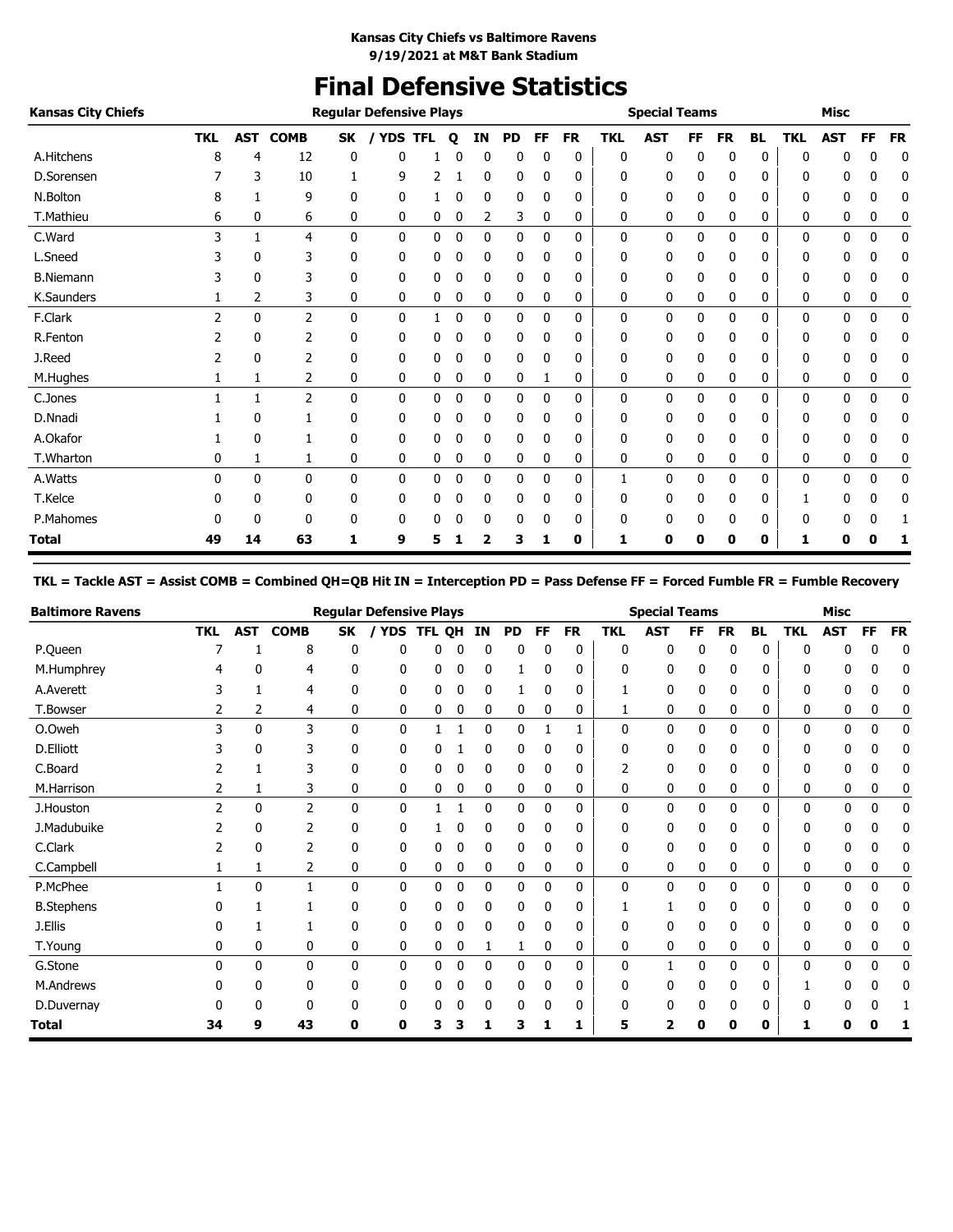# **First Half Summary**

|        |     | PERIOD SCORES                                                |                                                                            | TIME OF POSSESSION |                         |          |
|--------|-----|--------------------------------------------------------------|----------------------------------------------------------------------------|--------------------|-------------------------|----------|
| Chiefs |     | $14 \ 7 = 21$                                                | Chiefs                                                                     | 12:10              |                         |          |
| Ravens |     | $7 \t10 = 17$                                                | Ravens                                                                     | 17:50              |                         |          |
|        |     |                                                              | <b>Scoring Plays</b>                                                       |                    |                         |          |
| Team   | Qtr | Time Play Description (Extra Point) (Drive Info)             |                                                                            |                    | <b>Visitor</b>          | Home     |
| Chiefs |     | 14:10 T. Mathieu 34 yd. interception return (H. Butker kick) |                                                                            |                    |                         | $\Omega$ |
| Ravens |     |                                                              | 10:36 D.Duvernay 2 yd. fumble recovery (J.Tucker kick) (6-75, 3:34)        |                    |                         |          |
| Chiefs |     |                                                              | 6:05 D. Robinson 33 yd. pass from P. Mahomes (H. Butker kick) (8-92, 4:31) |                    | 14                      | 7        |
| Ravens | 2   | 3:21 L.Murray 5 yd. run (J.Tucker kick) (9-72, 5:31)         |                                                                            |                    | 14                      | 14       |
| Chiefs | 2   | 0:51 Da. Williams 2 yd. run (H. Butker kick) (7-67, 2:30)    |                                                                            |                    | 21                      | 14       |
| Ravens | 2   | 0:03 J. Tucker 43 yd. Field Goal (7-50, 0:48)                |                                                                            |                    | 21                      | 17       |
|        |     |                                                              |                                                                            | Kansas City Chiefs | <b>Baltimore Ravens</b> |          |

|                                            | Kalibas City Chicls | <b>DAILITIULE NAVELIS</b> |
|--------------------------------------------|---------------------|---------------------------|
| <b>TOTAL FIRST DOWNS</b>                   | 12                  | 16                        |
| First Downs Rushing-Passing-by Penalty     | $1 - 11 - 0$        | $10 - 6 - 0$              |
| <b>THIRD DOWN EFFICIENCY</b>               | $1 - 3 - 33.3%$     | 2-5-40.0%                 |
| <b>TOTAL NET YARDS</b>                     | 214                 | 271                       |
| <b>Total Offensive Plays</b>               | 26                  | 36                        |
| <b>NET YARDS RUSHING</b>                   | 35                  | 165                       |
| <b>NET YARDS PASSING</b>                   | 179                 | 106                       |
| Gross Yards Passing                        | 179                 | 106                       |
| Times thrown-yards lost attempting to pass | $0-0$               | $0-0$                     |
| Pass Attempts-Completions-Had Intercepted  | $17 - 13 - 0$       | $17 - 11 - 2$             |
| <b>Punts-Number and Average</b>            | $2 - 51.5$          | $1 - 49.0$                |
| <b>Penalties-Number and Yards</b>          | $3 - 36$            | $3 - 20$                  |
| <b>Fumbles-Number and Lost</b>             | $1 - 0$             | $1 - 0$                   |
| <b>Red Zone Efficiency</b>                 | 1-1-100%            | 2-2-100%                  |
| <b>Average Drive Start</b>                 | <b>KC 16</b>        | <b>BLT 27</b>             |

| <b>Kansas City Chiefs</b> |            |            |                |                                |              |           |             |   |              |                         |                   |    |                       |            |            | <b>Baltimore Ravens</b> |                |           |            |            |            |           |              |
|---------------------------|------------|------------|----------------|--------------------------------|--------------|-----------|-------------|---|--------------|-------------------------|-------------------|----|-----------------------|------------|------------|-------------------------|----------------|-----------|------------|------------|------------|-----------|--------------|
| <b>RUSHING</b>            |            |            | <b>ATT</b>     | <b>YDS</b>                     | <b>AVG</b>   |           | LG          |   | <b>TD</b>    |                         | <b>RUSHING</b>    |    |                       |            |            |                         | <b>ATT</b>     |           | <b>YDS</b> | <b>AVG</b> |            | LG        | <b>TD</b>    |
| C.Edwards-Helaire         |            |            | $\overline{7}$ | 32                             |              | 4.6       | 9           |   | 0            |                         | L.Jackson         |    |                       |            |            |                         | 5              |           | 55         | 11.0       |            | 21        | 0            |
| Da. Williams              |            |            | $\overline{2}$ | 3                              |              | 1.5       | 2           |   | 1            |                         | T.Williams        |    |                       |            |            |                         | 8              |           | 53         | 6.6        |            | 20        | 0            |
|                           |            |            |                |                                |              |           |             |   |              |                         | D.Freeman         |    |                       |            |            |                         | 1              |           | 31         | 31.0       |            | 31        | 0            |
|                           |            |            |                |                                |              |           |             |   |              |                         | L.Murray          |    |                       |            |            |                         | 5              |           | 26         | 5.2        |            | 8         | $\mathbf{1}$ |
| Total                     |            |            | 9              | 35                             |              | 3.9       | 9           |   | 1            |                         | Total             |    |                       |            |            |                         | 19             |           | 165        | 8.7        |            | 31        | 1            |
| <b>PASSING</b>            | <b>ATT</b> | <b>CMP</b> | <b>YDS</b>     | SK/YD TD                       |              |           | LG IN       |   | <b>RT</b>    |                         | <b>PASSING</b>    |    |                       |            | <b>ATT</b> | <b>CMP</b>              | <b>YDS</b>     | SK/YD TD  |            |            | LG IN      |           | <b>RT</b>    |
| P.Mahomes                 | 17         | 13         | 179            | 0/0                            | 1            | 33        |             |   | 0, 129.3     |                         | L.Jackson         |    |                       |            | 17         | 11                      | 106            |           | 0/0        | 0          | 20         | 2         | 42.4         |
| Total                     | 17         | 13         | 179            | 0/0                            | 1            | 33        |             |   | $0$ 129.3    |                         | Total             |    |                       |            | 17         | 11                      | 106            |           | 0/0        | 0          | 20         | 2         | 42.4         |
| <b>PASS RECEIVING</b>     |            | <b>TAR</b> | <b>REC</b>     | <b>YDS</b>                     | <b>AVG</b>   |           | LG          |   | TD           |                         |                   |    | <b>PASS RECEIVING</b> |            |            | <b>TAR</b>              | <b>REC</b>     |           | <b>YDS</b> | <b>AVG</b> |            | LG        | <b>TD</b>    |
| M.Hardman                 |            | 5          | 3              | 42                             | 14.0         |           | 19          |   | 0            |                         | M.Brown           |    |                       |            |            | 7                       | 4              |           | 44         | 11.0       |            | 20        | 0            |
| T.Kelce                   |            | 3          | 3              | 38                             | 12.7         |           | 14          |   | 0            |                         | M.Andrews         |    |                       |            |            | 3                       | 3              |           | 27         | 9.0        |            | 12        | 0            |
| D.Robinson                |            | 3          | 2              | 43                             | 21.5         |           | 33          |   | 1            |                         | S. Watkins        |    |                       |            |            | 4                       | 2              |           | 19         | 9.5        |            | 11        | 0            |
| T.Hill                    |            | 2          | $\overline{2}$ | 11                             |              | 5.5       | 7           |   | 0            |                         | <b>T.Williams</b> |    |                       |            |            | 2                       | $\overline{2}$ |           | 16         | 8.0        |            | 9         | 0            |
| <b>B.Bell</b>             |            | 1          | 1              | 20                             | 20.0         |           | 20          |   | 0            |                         |                   |    |                       |            |            |                         |                |           |            |            |            |           |              |
| J.McKinnon                |            | 1          | 1              | 14                             | 14.0         |           | 14          |   | 0            |                         |                   |    |                       |            |            |                         |                |           |            |            |            |           |              |
| J.Fortson                 |            | 1          | 1              | 11                             | 11.0         |           | 11          |   | 0            |                         |                   |    |                       |            |            |                         |                |           |            |            |            |           |              |
| Total                     |            | 16         | 13             | 179                            | 13.8         |           | 33          |   | $\mathbf{1}$ |                         | Total             |    |                       |            |            | 16                      | 11             |           | 106        | 9.6        |            | 20        | 0            |
| Kansas City Chiefs        |            |            |                | <b>Reqular Defensive Plays</b> |              |           |             |   |              |                         |                   |    |                       |            |            | <b>Special Teams</b>    |                |           |            |            | Misc       |           |              |
|                           | <b>TKL</b> | <b>AST</b> | <b>COMB</b>    |                                | SK           | / YDS TFL |             |   | Q            | ΙN                      | <b>PD</b>         | FF | <b>FR</b>             | <b>TKL</b> | <b>AST</b> | FF                      | <b>FR</b>      | <b>BL</b> | <b>TKL</b> |            | <b>AST</b> | <b>FF</b> | <b>FR</b>    |
| N.Bolton                  |            | 6          | 1              | 7                              | 0            |           | 0           | 0 | 0            | 0                       | 0                 | 0  | 0                     | 0          |            | $\mathbf 0$<br>0        | $\mathbf 0$    | 0         |            | 0          | 0          | 0         | 0            |
| A.Hitchens                |            | 4          | 1              | 5                              | 0            |           | 0           | 1 | 0            | 0                       | 0                 | 0  | 0                     | 0          |            | 0<br>0                  | 0              | 0         |            | 0          | 0          | 0         | 0            |
| D.Sorensen                |            | 2          | 3              | 5                              | 0            |           | 0           | 0 | 0            | 0                       | 0                 | 0  | 0                     | 0          |            | 0<br>0                  | 0              | 0         |            | 0          | 0          | 0         | 0            |
| T.Mathieu                 |            | 4          | 0              | 4                              | 0            |           | 0           | 0 | 0            | 2                       | 2                 | 0  | 0                     | 0          |            | 0<br>0                  | 0              | 0         |            | 0          | 0          | 0         | 0            |
| Total                     |            | 16         | 5              | 21                             | $\mathbf{0}$ |           | $\mathbf 0$ | 1 | $\mathbf 0$  | $\overline{\mathbf{2}}$ | $\mathbf{z}$      | 0  | 0                     | 0          |            | $\mathbf{0}$<br>0       | 0              | 0         |            | 0          | 0          | 0         | 0            |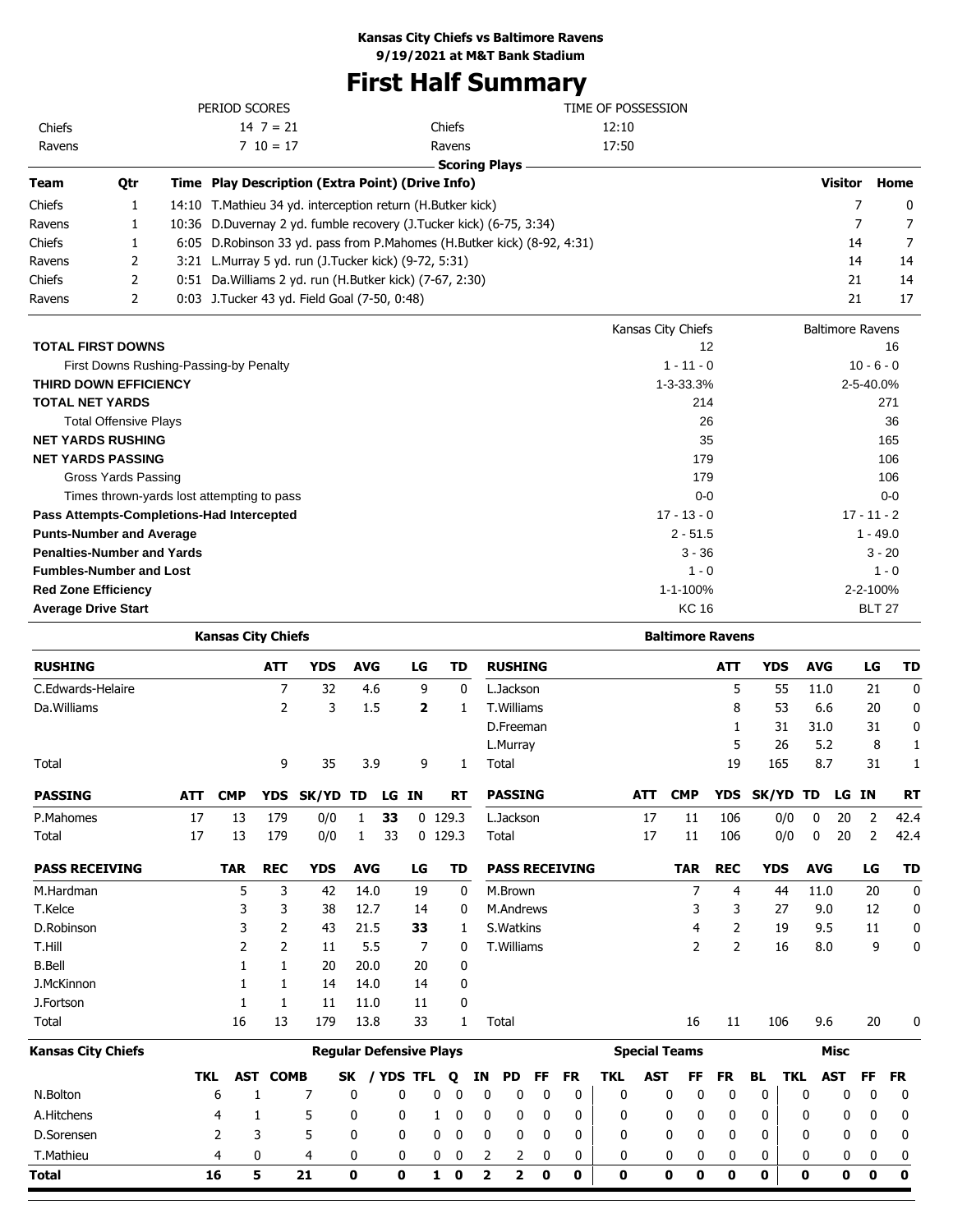# **First Half Summary**

| <b>Baltimore Ravens</b> |     |            |             |           | <b>Regular Defensive Plays</b> |               |  |     |     |           |     | <b>Special Teams</b> |    | Misc      |    |            |            |          |           |  |
|-------------------------|-----|------------|-------------|-----------|--------------------------------|---------------|--|-----|-----|-----------|-----|----------------------|----|-----------|----|------------|------------|----------|-----------|--|
|                         | TKL | <b>AST</b> | <b>COMB</b> | <b>SK</b> |                                | YDS TFL QH IN |  | PD. | FF. | <b>FR</b> | TKL | AST                  | FF | <b>FR</b> | BL | <b>TKL</b> | <b>AST</b> | FF .     | <b>FR</b> |  |
| P.Queen                 | 4   |            |             |           |                                |               |  |     |     |           |     |                      |    |           |    |            | 0          |          |           |  |
| D.Elliott               |     |            |             |           |                                |               |  |     |     |           | 0   |                      |    |           |    |            | 0          |          |           |  |
| M.Harrison              |     |            |             |           |                                |               |  |     |     |           | 0   |                      |    |           |    | 0          |            |          |           |  |
| M.Humphrey              |     |            |             |           |                                |               |  |     |     | 0         | 0   | 0                    |    |           | 0  | 0          | 0.         | $\Omega$ |           |  |
| <b>Total</b>            |     |            | 12          |           | o                              |               |  |     |     | 0         | 0   |                      |    |           | 0  | 0          |            | o        |           |  |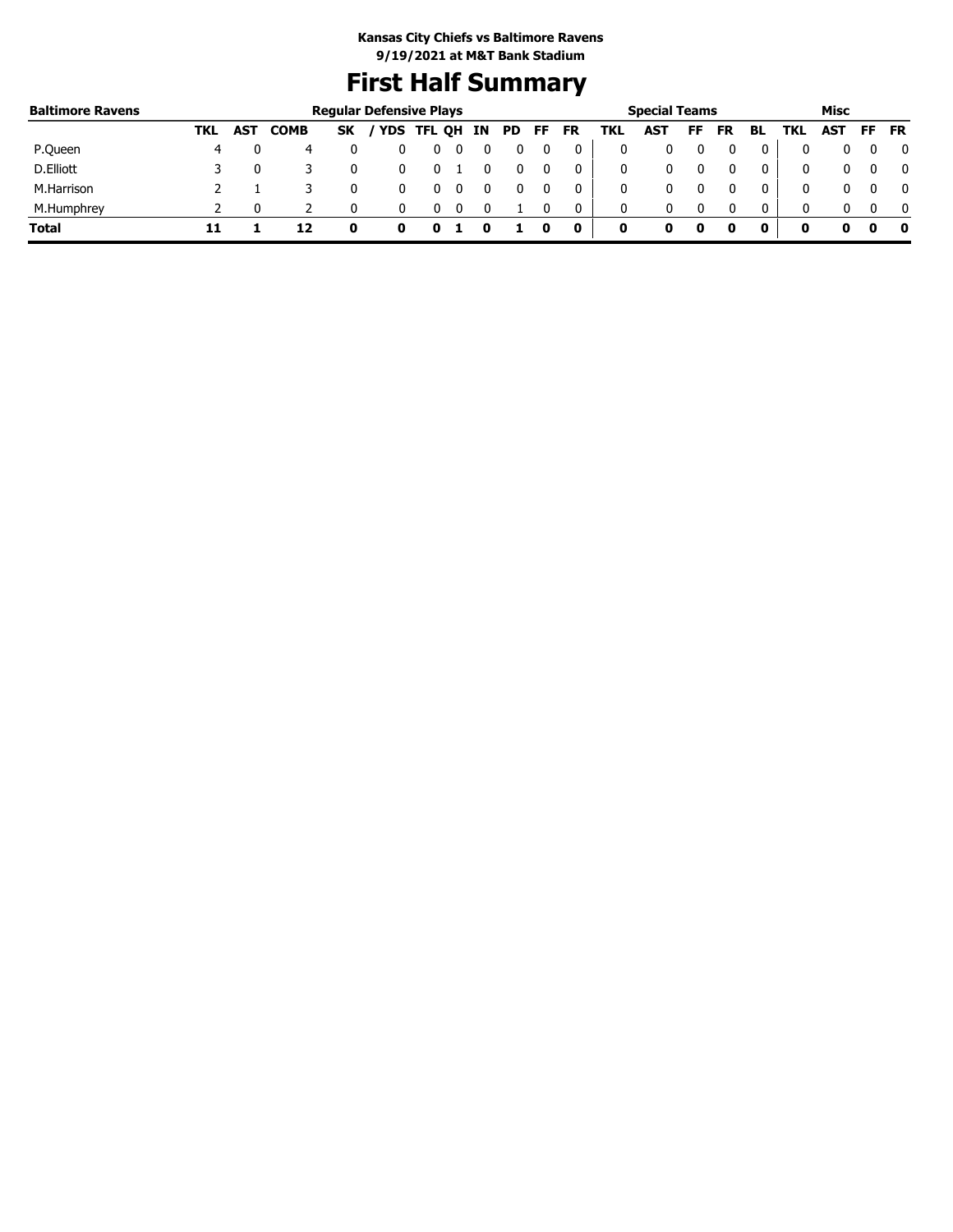## **Play By Play Play Play Play By Play First Quarter Play By Play Play Play Play Play Play Play Play Play Play Play Play Play Play Play Play Play Play Play Play Play Play**

KC wins the coin toss and elects to defer. BLT elects to Receive, and KC elects to defend the west goal.

H.Butker kicks 65 yards from KC 35 to end zone, Touchback.

#### **Baltimore Ravens at 15:00**

|               | <b>TOUCHDOWN.</b>                                                                                                               |
|---------------|---------------------------------------------------------------------------------------------------------------------------------|
| 3-8-BLT 27    | (14:19) (Shotgun) L.Jackson pass short right intended for S.Watkins INTERCEPTED by T.Mathieu at BLT 34. T.Mathieu for 34 vards. |
| 2-8-BLT 27    | $(14:25)$ (Shotgun) L. Jackson pass incomplete deep middle to M. Brown.                                                         |
| $1-10-BLT$ 25 | $(15:00)$ (Shotgun) L. Jackson right tackle to BLT 27 for 2 yards (N. Bolton).                                                  |
|               |                                                                                                                                 |

#### **Kansas City Chiefs at 14:10**

H.Butker extra point is GOOD, Center-J.Winchester, Holder-T.Townsend.

|                                  | KC 7 BLT 0, 0 plays, 34 yards, 0:00 drive, 0:50 elapsed                                   |                |
|----------------------------------|-------------------------------------------------------------------------------------------|----------------|
|                                  | H.Butker kicks 65 yards from KC 35 to end zone, Touchback.                                |                |
| <b>Baltimore Ravens at 14:10</b> |                                                                                           |                |
| 1-10-BLT 25                      | $(14:10)$ (Shotgun) L. Murray right guard to BLT 31 for 6 yards (N. Bolton).              |                |
| 2-4-BLT 31                       | (13:30) (Shotgun) T. Williams right tackle to BLT 36 for 5 yards (C. Jones; A. Hitchens). | R1             |
| 1-10-BLT 36                      | (12:51) (Shotgun) L.Jackson pass short left to M.Brown to BLT 47 for 11 yards (L.Sneed).  | P <sub>2</sub> |
| 1-10-BLT 47                      | $(12:10)$ (Shotgun) T. Williams right end to KC 41 for 12 yards (T. Mathieu).             | R <sub>3</sub> |
| 1-10-KC 41                       | $(11:29)$ (Shotgun) D. Freeman right end to KC 10 for 31 yards (T. Mathieu).              | R <sub>4</sub> |

#### 1-10-KC 10 (10:42) (Shotgun) T.Williams left end to KC 1 for 9 yards (M.Hughes; D.Sorensen). FUMBLES (M.Hughes), recovered by BLT-**D.Duvernay at KC 2. D.Duvernay for 2 yards, TOUCHDOWN.** J.Tucker extra point is GOOD, Center-N.Moore, Holder-S.Koch.

 **KC 7 BLT 7, 6 plays, 75 yards, 3:34 drive, 4:24 elapsed**

J.Tucker kicks 57 yards from BLT 35 to KC 8. B.Pringle to KC 16 for 8 yards (B.Stephens).

*PENALTY on KC-C.Lammons, Offensive Holding, 8 yards, enforced at KC 16.*

#### **Kansas City Chiefs at 10:36, (1st play from scrimmage 10:31)**

| KC 14 BLT 7, 8 plays, 92 yards, 4:31 drive, 8:55 elapsed |                  |                                                                                                      |                |  |  |  |  |
|----------------------------------------------------------|------------------|------------------------------------------------------------------------------------------------------|----------------|--|--|--|--|
|                                                          |                  | H.Butker extra point is GOOD, Center-J.Winchester, Holder-T.Townsend.                                |                |  |  |  |  |
|                                                          | $1-10-BLT33$     | (6:12) P. Mahomes pass deep middle to D. Robinson for 33 vards, TOUCHDOWN.                           | P <sub>4</sub> |  |  |  |  |
|                                                          | $3 - 2 - BLT 43$ | (6:54) (Shotgun) P. Mahomes pass short left to T. Kelce to BLT 33 for 10 yards (P. Queen).           | P <sub>3</sub> |  |  |  |  |
|                                                          | $2 - 9 - 50$     | (7:37) C.Edwards-Helaire right guard to BLT 43 for 7 yards (J.Madubuike).                            |                |  |  |  |  |
|                                                          | 1-10-KC 49       | (8.17) (Shotgun) C. Edwards-Helaire right end to 50 for 1 yard (B. Stephens; M. Harrison).           |                |  |  |  |  |
|                                                          | $2-3-KC_{30}$    | (8:51) (Shotgun) P.Mahomes pass short middle to M.Hardman ran ob at KC 49 for 19 yards (M.Humphrey). | P <sub>2</sub> |  |  |  |  |
|                                                          | 1-10-KC 23       | (9:23) (Shotgun) P.Mahomes pass short right to T.Hill ran ob at KC 30 for 7 yards (M.Humphrey).      |                |  |  |  |  |
|                                                          | 2-1-KC 17        | (9:54) (Shotgun) P.Mahomes pass short middle to M.Hardman to KC 23 for 6 yards (T.Bowser).           | P <sub>1</sub> |  |  |  |  |
|                                                          | $1-10-KC8$       | (10:31) (Shotgun) C.Edwards-Helaire right tackle to KC 17 for 9 yards (P.Queen).                     |                |  |  |  |  |
|                                                          |                  |                                                                                                      |                |  |  |  |  |

H.Butker kicks 65 yards from KC 35 to end zone, Touchback.

**Baltimore Ravens at 6:05**

| 1-10-BLT 25                | (6:05) (Shotgun) L.Jackson pass short left to M.Brown ran ob at BLT 42 for 17 yards (T.Mathieu).                                                    | P <sub>6</sub> |
|----------------------------|-----------------------------------------------------------------------------------------------------------------------------------------------------|----------------|
| 1-10-BLT 42                | (5:35) T.Colon reported in as eligible. T. Williams right guard to BLT 49 for 7 yards (D.Nnadi).                                                    |                |
| 2-3-BLT 49                 | $(4:54)$ (Shotgun) T. Williams right guard to 50 for 1 yard (F.Clark).                                                                              |                |
| $3 - 2 - 50$               | $(4:15)$ (Shotgun) L. Jackson right end ran ob at KC 41 for 9 yards (A. Hitchens).                                                                  | R7             |
| 1-10-KC 41                 | (3:38) (Shotgun) L.Jackson left end ran ob at KC 32 for 9 yards (A.Okafor).                                                                         |                |
| 2-1-KC 32                  | (2:57) (Shotgun) L.Murray left end to KC 24 for 8 yards (L.Sneed).                                                                                  | R8             |
| 1-10-KC 24                 | $(2.13)$ (Shotgun) L. Jackson pass incomplete deep right to S. Watkins.                                                                             |                |
| 2-10-KC 24                 | $(2:08)$ (Shotgun) L. Jackson pass short right to M. Brown to KC 28 for -4 yards (A. Hitchens).                                                     |                |
| $3-14-KC$ 28               | (1:24) (Shotgun) L.Jackson pass deep middle intended for M.Brown INTERCEPTED by T.Mathieu at KC -2. T.Mathieu to KC 14 for 16 yards<br>(M.Andrews). |                |
| Kansas City Chiefs at 1:13 |                                                                                                                                                     |                |
| 1-10-KC 14                 | $(1:13)$ (Shotgun) P. Mahomes pass deep right to M. Hardman to KC 31 for 17 yards.                                                                  | <b>P5</b>      |
| 1-10-KC 31                 | (:44) P.Mahomes pass short middle to M.Burton to KC 35 for 4 yards (M.Humphrey; C.Clark).                                                           |                |
|                            | PENALTY on KC-D.Robinson, Offensive Pass Interference, 10 yards, enforced at KC 31 - No Play.                                                       |                |
| 1-20-KC 21                 | (:18) (Shotgun) C.Humphrey to KC 12 for -9 yards. FUMBLES, recovered by KC-P.Mahomes at KC 6. P.Mahomes pass incomplete short right<br>[J.Houston]. |                |
|                            | PENALTY on KC-P.Mahomes, Intentional Grounding, 18 yards, enforced at KC 21.                                                                        |                |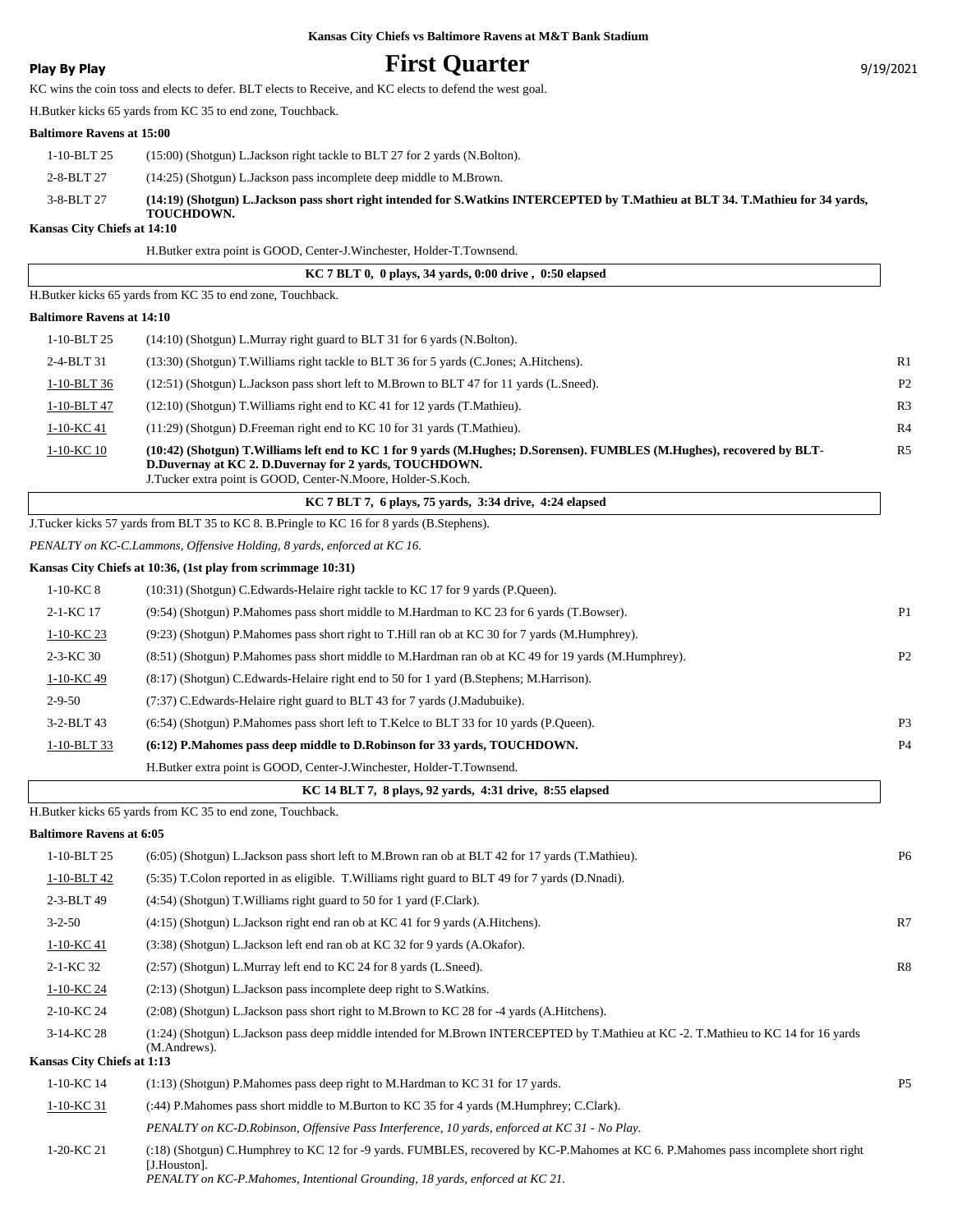2-38-KC 3 (:12) C.Edwards-Helaire left guard to KC 2 for -1 yards (J.Houston).

|              | Time | <b>First Downs</b> |  |  |  | <b>Efficiencies</b>                                             |        |  |
|--------------|------|--------------------|--|--|--|-----------------------------------------------------------------|--------|--|
| <b>Score</b> | Poss |                    |  |  |  | 3 Down                                                          | 4 Down |  |
| 14           | 5:44 |                    |  |  |  | 1/1                                                             | 0/0    |  |
|              |      |                    |  |  |  | 1/3                                                             | 0/0    |  |
|              |      |                    |  |  |  | $R$ $P$ $X$ $T$<br>$0 \t 5 \t 0 \t 5$<br>$9:16 \t6 \t2 \t0 \t8$ |        |  |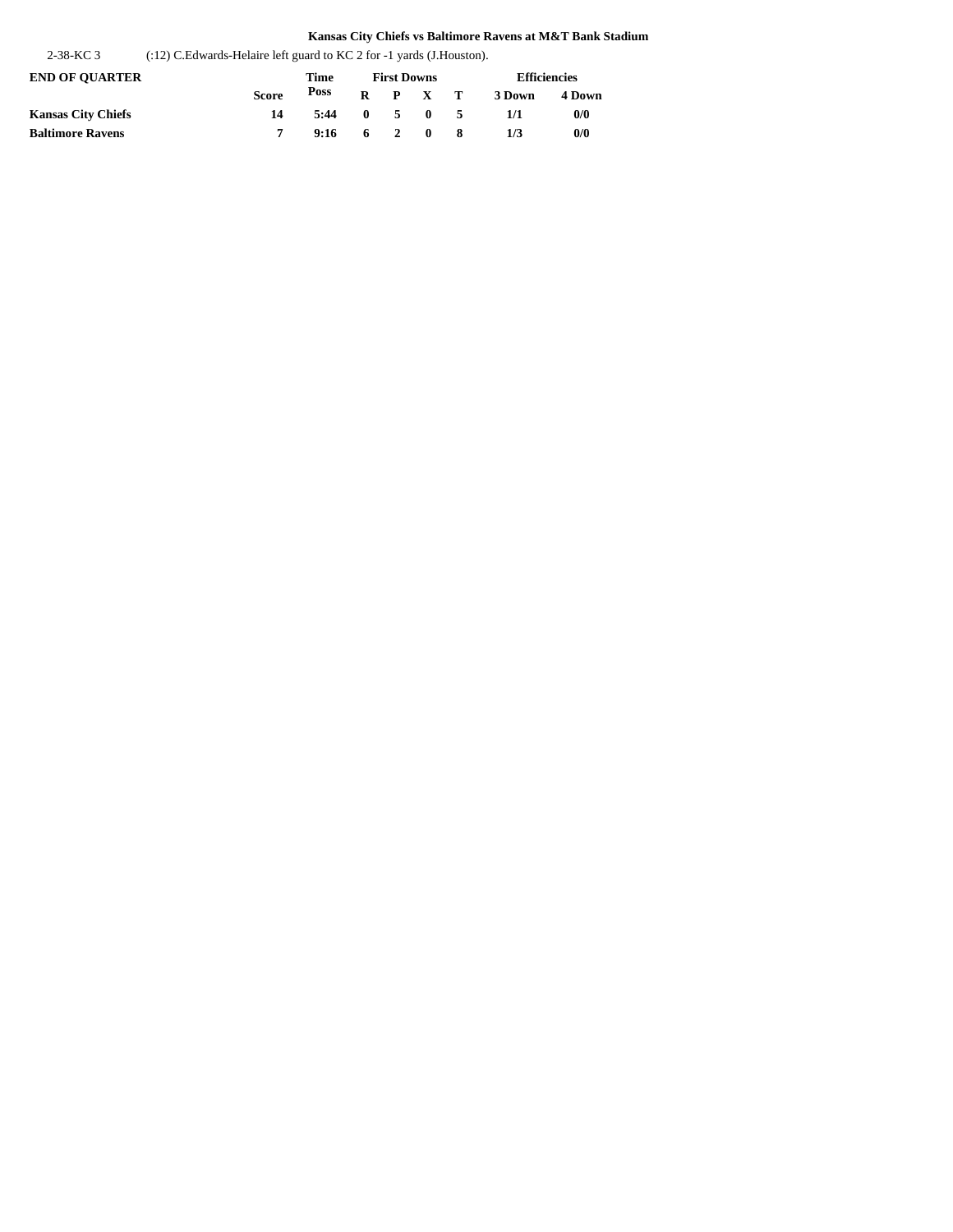| <b>Play By Play</b>              | <b>Second Quarter</b>                                                                                                                                      | 9/19/2021            |
|----------------------------------|------------------------------------------------------------------------------------------------------------------------------------------------------------|----------------------|
| Kansas City Chiefs continued.    |                                                                                                                                                            |                      |
| 3-39-KC 2                        | (15:00) (Shotgun) P.Mahomes pass short left to J.Fortson pushed ob at KC 13 for 11 yards (A.Averett).                                                      |                      |
| 4-28-KC 13                       | (14:33) T. Townsend punts 54 yards to BLT 33, Center-J. Winchester, downed by KC-M. Kemp.                                                                  |                      |
| <b>Baltimore Ravens at 14:20</b> |                                                                                                                                                            |                      |
| 1-10-BLT 33                      | (14:20) (Shotgun) T. Williams left guard to BLT 33 for no gain (N. Bolton).                                                                                |                      |
| 2-10-BLT 33                      | (13:36) (Shotgun) L.Jackson pass short middle to M.Andrews to BLT 40 for 7 yards (T.Mathieu).                                                              |                      |
| 3-3-BLT 40                       | (12:52) (Shotgun) T. Williams right end to BLT 40 for no gain (N. Bolton).                                                                                 |                      |
| 4-3-BLT 40                       | (12:12) S.Koch punts 49 yards to KC 11, Center-N.Moore, fair catch by M.Hardman.                                                                           |                      |
| Kansas City Chiefs at 12:05      |                                                                                                                                                            |                      |
| 1-10-KC 11                       | $(12:05)$ Da. Williams right guard to KC 12 for 1 yard (C. Campbell).                                                                                      |                      |
| 2-9-KC 12                        | (11:23) (Shotgun) P.Mahomes pass short right to T.Kelce to KC 26 for 14 yards (M.Harrison).                                                                | P <sub>6</sub>       |
| 1-10-KC 26                       | (10:45) C.Edwards-Helaire left end to KC 29 for 3 yards (D.Elliott).                                                                                       |                      |
| 2-7-KC 29                        | (10:00) (Shotgun) P. Mahomes pass short middle to D. Robinson to KC 39 for 10 yards (C. Board).                                                            | P7                   |
| 1-10-KC 39                       | (9:20) P.Mahomes pass incomplete deep middle to M.Hardman (M.Humphrey).                                                                                    |                      |
| 2-10-KC 39                       | (9:16) (Shotgun) P.Mahomes pass incomplete deep right to M.Hardman.                                                                                        |                      |
| 3-10-KC 39                       | (9:11) (Shotgun) P.Mahomes pass incomplete short right to D.Robinson [D.Elliott].                                                                          |                      |
| 4-10-KC 39                       | (9:03) T.Townsend punts 49 yards to BLT 12, Center-J.Winchester. D.Duvernay to BLT 28 for 16 yards (A.Watts).                                              |                      |
| <b>Baltimore Ravens at 8:52</b>  |                                                                                                                                                            |                      |
| 1-10-BLT 28                      | (8:52) (Shotgun) L.Jackson right end pushed ob at BLT 49 for 21 yards (A.Hitchens).                                                                        | R9                   |
| 1-10-BLT 49                      | (8:17) (Shotgun) L.Murray right guard to KC 48 for 3 yards (A.Hitchens, N.Bolton).                                                                         |                      |
| 2-7-KC 48                        | (7:32) (Shotgun) L.Jackson pass deep middle to M.Brown to KC 28 for 20 yards (D.Sorensen).                                                                 | P <sub>10</sub>      |
| 1-10-KC 28                       | (6:46) (Shotgun) T.Colon reported in as eligible. L.Jackson pass short left to M.Andrews to KC 20 for 8 yards (D.Sorensen).                                |                      |
| 2-2-KC 20                        | $(6.09)$ L.Murray right guard to KC 16 for 4 yards (K.Saunders; D.Sorensen).                                                                               | R11                  |
| 1-10-KC 16                       | (5:24) (Shotgun) L.Jackson pass incomplete short middle to M.Brown.                                                                                        |                      |
| 2-10-KC 16                       | (5:20) (Shotgun) T. Williams right tackle to KC 13 for 3 yards (D. Nnadi).                                                                                 |                      |
|                                  | PENALTY on BLT-A. Villanueva, Illegal Formation, 5 yards, enforced at KC 16 - No Play.                                                                     |                      |
| 2-15-KC 21                       | (4:56) (Shotgun) L.Jackson pass short left to T.Williams to KC 12 for 9 yards (N.Bolton).                                                                  |                      |
| 3-6-KC 12                        | (4:14) (Shotgun) L. Jackson pass short left to T. Williams to KC 5 for 7 yards (N. Bolton).                                                                | P <sub>12</sub>      |
| $1 - 5 - KC 5$                   | (3:26) (Shotgun) L.Murray right guard for 5 yards, TOUCHDOWN.                                                                                              | R <sub>13</sub>      |
|                                  | J.Tucker extra point is GOOD, Center-N.Moore, Holder-S.Koch.                                                                                               |                      |
|                                  | KC 14 BLT 14, 9 plays, 72 yards, 5:31 drive, 11:39 elapsed                                                                                                 |                      |
|                                  | J.Tucker kicks 65 yards from BLT 35 to KC 0. B.Pringle to KC 33 for 33 yards (A.Averett).                                                                  |                      |
|                                  | Kansas City Chiefs at 3:21, (1st play from scrimmage 3:16)                                                                                                 |                      |
| 1-10-KC 33                       | (3:16) (Shotgun) C.Edwards-Helaire right guard to KC 42 for 9 yards (P.Queen, T.Bowser).                                                                   |                      |
| 2-1-KC 42                        | (2:42) (Shotgun) P. Mahomes pass short left to T. Hill ran ob at KC 46 for 4 yards (D. Elliott).                                                           | P8<br>P <sub>9</sub> |
| 1-10-KC 46<br>Two-Minute Warning | (2:13) (Shotgun) P.Mahomes pass short left to T.Kelce ran ob at BLT 40 for 14 yards (M.Harrison).                                                          |                      |
|                                  |                                                                                                                                                            | P <sub>10</sub>      |
| $1-10-BLT40$                     | (2:00) P.Mahomes pass short middle to B.Bell to BLT 20 for 20 yards (D.Elliott). BLT-D.Elliott was injured during the play.<br>Timeout #1 by BLT at 01:45. |                      |
| 1-10-BLT 20                      | (1:45) (Shotgun) C.Edwards-Helaire right end to BLT 16 for 4 yards (C.Campbell; C.Board).                                                                  |                      |
| 2-6-BLT 16                       | (1:01) (Shotgun) P.Mahomes pass short left to J.McKinnon pushed ob at BLT 2 for 14 yards (P.Queen).                                                        | P <sub>11</sub>      |
| 1-2-BLT 2                        | (:54) (Shotgun) Da. Williams right end for 2 yards, TOUCHDOWN.                                                                                             | R <sub>12</sub>      |
|                                  | H.Butker extra point is GOOD, Center-J.Winchester, Holder-T.Townsend.                                                                                      |                      |
|                                  | KC 21 BLT 14, 7 plays, 67 yards, 2:30 drive, 14:09 elapsed                                                                                                 |                      |
|                                  | H.Butker kicks 65 yards from KC 35 to end zone, Touchback.                                                                                                 |                      |
| <b>Baltimore Ravens at 0:51</b>  |                                                                                                                                                            |                      |

| 1-10-BLT 25 | $(51)$ (Shotgun) L.Jackson pass short middle to S.Watkins to BLT 36 for 11 yards (R.Fenton). | P14 |
|-------------|----------------------------------------------------------------------------------------------|-----|
|             | Timeout #2 by BLT at $00:47$ .                                                               |     |
| 1-10-BLT 36 | (:47) (Shotgun) PENALTY on BLT-M.Brown, False Start, 5 yards, enforced at BLT 36 - No Play.  |     |

1-15-BLT 31 (:47) (Shotgun) L.Jackson pass short middle to T.Williams to BLT 35 for 4 yards (B.Niemann).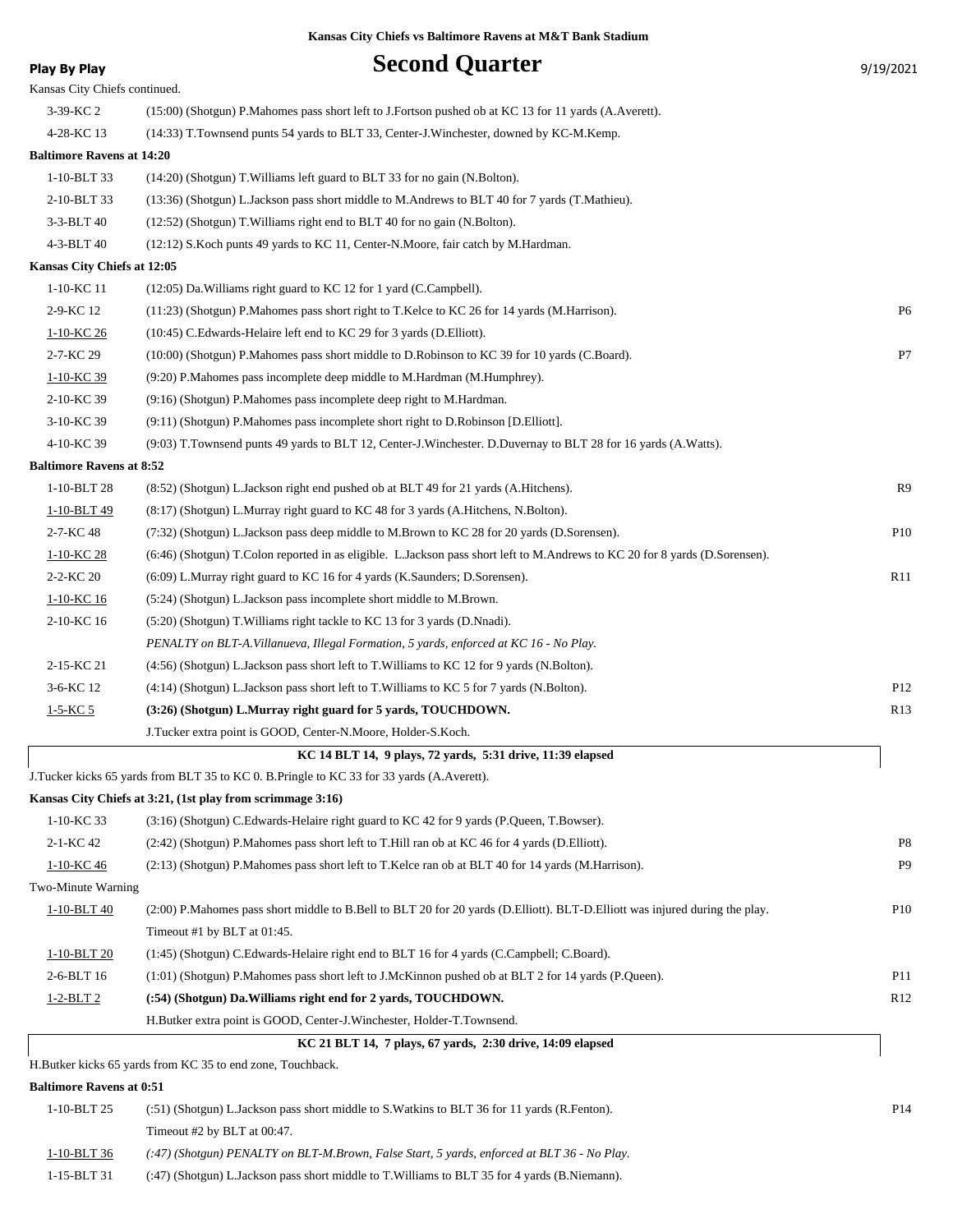| KC 21 BLT 17, 7 plays, 50 vards, 0:48 drive, 14:57 elapsed |                                                                                                    |                 |  |  |  |  |
|------------------------------------------------------------|----------------------------------------------------------------------------------------------------|-----------------|--|--|--|--|
| $3 - 2 - KC 25$                                            | (:07) J.Tucker 43 yard field goal is GOOD, Center-N.Moore, Holder-S.Koch.                          |                 |  |  |  |  |
| 2-10-KC 33                                                 | $(11)$ (Shotgun) L.Jackson pass short left to S.Watkins ran ob at KC 25 for 8 yards (R.Fenton).    |                 |  |  |  |  |
| $1-10-KC$ 33                                               | (:12) (No Huddle) L. Jackson spiked the ball to stop the clock.                                    |                 |  |  |  |  |
| 1-10-KC 47                                                 | (:26) (Shotgun) L.Jackson right guard to KC 33 for 14 yards (B.Niemann).                           | R <sub>16</sub> |  |  |  |  |
| $2 - 5 - BLT 41$                                           | (:33) (Shotgun) L.Jackson pass short middle to M.Andrews pushed ob at KC 47 for 12 yards (C.Ward). | P <sub>15</sub> |  |  |  |  |
|                                                            | Timeout $#3$ by BLT at $00:33$ .                                                                   |                 |  |  |  |  |
| $1-25-BLT21$                                               | (:40) (Shotgun) T. Williams right end to BLT 41 for 20 yards (D. Sorensen; T. Wharton).            |                 |  |  |  |  |
|                                                            | PENALTY on BLT-A. Villanueva, Offensive Holding, 10 yards, enforced at BLT 31 - No Play.           |                 |  |  |  |  |

| J.Tucker kicks 55 yards from BLT 35 to KC 10. M.Hardman to KC 13 for 3 yards. Lateral to B.Pringle to KC 18 for 5 yards (G.Stone; B.Stephens). |              |      |                    |   |                 |  |                     |        |  |
|------------------------------------------------------------------------------------------------------------------------------------------------|--------------|------|--------------------|---|-----------------|--|---------------------|--------|--|
| <b>END OF OUARTER</b>                                                                                                                          |              | Time | <b>First Downs</b> |   |                 |  | <b>Efficiencies</b> |        |  |
|                                                                                                                                                | <b>Score</b> | Poss |                    |   | $R$ $P$ $X$ $T$ |  | 3 Down              | 4 Down |  |
| <b>Kansas City Chiefs</b>                                                                                                                      | 21           | 6:26 | 1 6 0 7            |   |                 |  | 0/2                 | 0/0    |  |
| <b>Baltimore Ravens</b>                                                                                                                        |              | 8:34 | 4                  | 4 |                 |  | 1/2                 | 0/0    |  |

 $\sqrt{2}$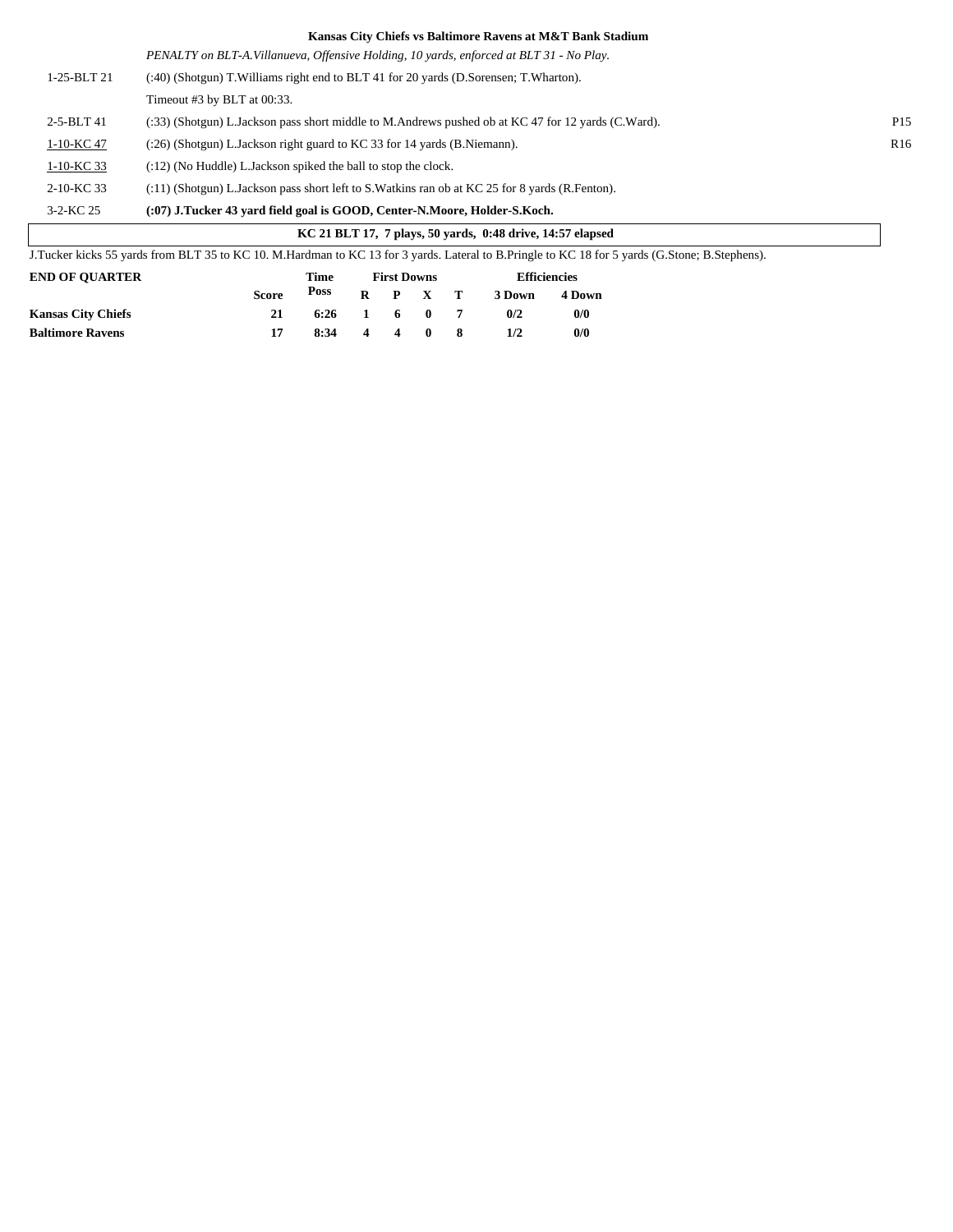| <b>Play By Play</b>              | <b>Third Quarter</b>                                                                                                                                     | 9/19/2021       |
|----------------------------------|----------------------------------------------------------------------------------------------------------------------------------------------------------|-----------------|
|                                  | KC elects to Receive, and BLT elects to defend the West goal.                                                                                            |                 |
|                                  | J.Tucker kicks 48 yards from BLT 35 to KC 17. M.Burton to KC 26 for 9 yards (C.Board).                                                                   |                 |
|                                  | Kansas City Chiefs at 15:00, (1st play from scrimmage 14:55)                                                                                             |                 |
| 1-10-KC 26                       | (14:55) C. Edwards-Helaire left guard to KC 26 for no gain (J. Madubuike).                                                                               |                 |
|                                  | PENALTY on BLT-J.Madubuike, Defensive Holding, 5 yards, enforced at KC 26 - No Play.                                                                     | X13             |
| 1-10-KC 31                       | (14:38) (Shotgun) C.Edwards-Helaire right guard to KC 38 for 7 yards (P.Queen).                                                                          |                 |
| 2-3-KC 38                        | (14:01) (Shotgun) P.Mahomes pass short right to T.Kelce to KC 43 for 5 yards (M.Humphrey).                                                               | P <sub>14</sub> |
| 1-10-KC 43                       | (13:25) P.Mahomes pass short left to M.Burton to BLT 46 for 11 yards (A.Averett).                                                                        | P <sub>15</sub> |
| 1-10-BLT 46                      | (12:46) C. Edwards-Helaire left end to BLT 40 for 6 yards (J. Houston).                                                                                  |                 |
| 2-4-BLT 40                       | (12:01) (Shotgun) P.Mahomes pass short middle to B.Pringle for 40 yards, TOUCHDOWN.                                                                      | P16             |
|                                  | H.Butker extra point is GOOD, Center-J.Winchester, Holder-T.Townsend.                                                                                    |                 |
|                                  | KC 28 BLT 17, 5 plays, 74 yards, 1 penalty, 3:07 drive, 3:07 elapsed                                                                                     |                 |
|                                  | H.Butker kicks 65 yards from KC 35 to end zone, Touchback.                                                                                               |                 |
| <b>Baltimore Ravens at 11:53</b> |                                                                                                                                                          |                 |
| 1-10-BLT 25                      | (11:53) (Shotgun) L.Jackson pass short middle to M.Brown to KC 48 for 27 yards (T.Mathieu).                                                              | P <sub>17</sub> |
| 1-10-KC 48                       | $(11:12)$ (Shotgun) L.Murray left guard to KC 42 for 6 yards (F.Clark; N.Bolton).                                                                        |                 |
|                                  | PENALTY on BLT-B.Powers, Offensive Holding, 10 yards, enforced at KC 48 - No Play.                                                                       |                 |
| 1-20-BLT 42                      | (10:45) (Shotgun) L.Murray left end to BLT 38 for -4 yards (F.Clark).                                                                                    |                 |
| 2-24-BLT 38                      | (10:05) (Shotgun) L.Jackson pass short left to M.Andrews pushed ob at KC 42 for 20 yards (T.Mathieu).                                                    |                 |
| 3-4-KC 42                        | (9:39) (Shotgun) L.Jackson pass deep middle to M.Brown for 42 yards, TOUCHDOWN.                                                                          | P18             |
|                                  | J.Tucker extra point is GOOD, Center-N.Moore, Holder-S.Koch.                                                                                             |                 |
|                                  | KC 28 BLT 24, 4 plays, 75 yards, 2:23 drive, 5:30 elapsed                                                                                                |                 |
|                                  | J.Tucker kicks 65 yards from BLT 35 to end zone, Touchback.                                                                                              |                 |
| Kansas City Chiefs at 9:30       |                                                                                                                                                          |                 |
| 1-10-KC 25                       | (9.30) T. Hill right end pushed ob at KC 40 for 15 yards (C.Clark). End around                                                                           | R <sub>17</sub> |
| 1-10-KC 40                       | (9:03) C.Edwards-Helaire right tackle to KC 41 for 1 yard (O.Oweh, T.Bowser).                                                                            |                 |
| 2-9-KC 41                        | (8:20) (Shotgun) P.Mahomes pass short left to M.Hardman to KC 46 for 5 yards (P.Queen; A.Averett).                                                       |                 |
| 3-4-KC 46                        | (7:37) (Shotgun) P.Mahomes scrambles right end pushed ob at KC 49 for 3 yards (P.Queen).                                                                 |                 |
|                                  | PENALTY on BLT-M.Humphrey, Defensive Holding, 5 yards, enforced at KC 49.                                                                                | X18             |
| 1-10-BLT 46                      | (7:14) P.Mahomes pass incomplete deep left to M.Hardman.                                                                                                 |                 |
| 2-10-BLT 46                      | (7:07) (Shotgun) P.Mahomes pass short right to T.Kelce for 46 yards, TOUCHDOWN.                                                                          | P <sub>19</sub> |
|                                  | H.Butker extra point is GOOD, Center-J.Winchester, Holder-T.Townsend.                                                                                    |                 |
|                                  | KC 35 BLT 24, 6 plays, 75 yards, 1 penalty, 2:40 drive, 8:10 elapsed                                                                                     |                 |
|                                  | H.Butker kicks 65 yards from KC 35 to end zone, Touchback.                                                                                               |                 |
| <b>Baltimore Ravens at 6:50</b>  |                                                                                                                                                          |                 |
| 1-10-BLT 25                      | (6.50) (Shotgun) T. Williams right guard to BLT 28 for 3 yards (K. Saunders).                                                                            |                 |
| 2-7-BLT 28                       | (6:09) (Shotgun) L.Jackson pass short right to M.Andrews to BLT 26 for -2 yards (L.Sneed).                                                               |                 |
|                                  | PENALTY on KC-T.Mathieu, Illegal Contact, 5 yards, enforced at BLT 28 - No Play.                                                                         | X19             |
| 1-10-BLT 33                      | (5:44) (Shotgun) L.Murray right guard to BLT 37 for 4 yards (A.Hitchens; K.Saunders).                                                                    |                 |
| 2-6-BLT 37                       | (5:03) (Shotgun) D. Freeman left end to BLT 35 for -2 yards (D. Sorensen).                                                                               |                 |
| 3-8-BLT 35                       | (4:22) (Shotgun) L.Jackson sacked at BLT 26 for -9 yards (D.Sorensen).                                                                                   |                 |
| 4-17-BLT 26                      | (3:35) S.Koch punts 46 yards to KC 28, Center-N.Moore. M.Hardman to KC 28 for no gain (K.Seymour).                                                       |                 |
|                                  | PENALTY on BLT-N.Moore, Offensive Holding, 10 yards, enforced at BLT 26 - No Play.                                                                       |                 |
| 4-27-BLT 16                      | (3:24) S.Koch punts 46 yards to KC 38, Center-N.Moore. M.Hardman to BLT 49 for 13 yards (T.Bowser).                                                      |                 |
| Kansas City Chiefs at 3:14       |                                                                                                                                                          |                 |
| 1-10-BLT 49                      | $(3:14)$ (Shotgun) Da. Williams up the middle to KC 46 for -5 yards (J. Madubuike).                                                                      |                 |
| 2-15-KC 46                       | (2:35) (Shotgun) P.Mahomes pass short right to T.Hill pushed ob at KC 49 for 3 yards (M.Humphrey).                                                       |                 |
|                                  | Timeout #1 by BLT at 02:09.                                                                                                                              |                 |
| 3-12-KC 49                       | (2:09) (Shotgun) P.Mahomes pass short middle intended for T.Kelce INTERCEPTED by T.Young [O.Oweh] at BLT 44. T.Young to BLT 44 for no<br>gain (T.Kelce). |                 |

**Baltimore Ravens at 2:01**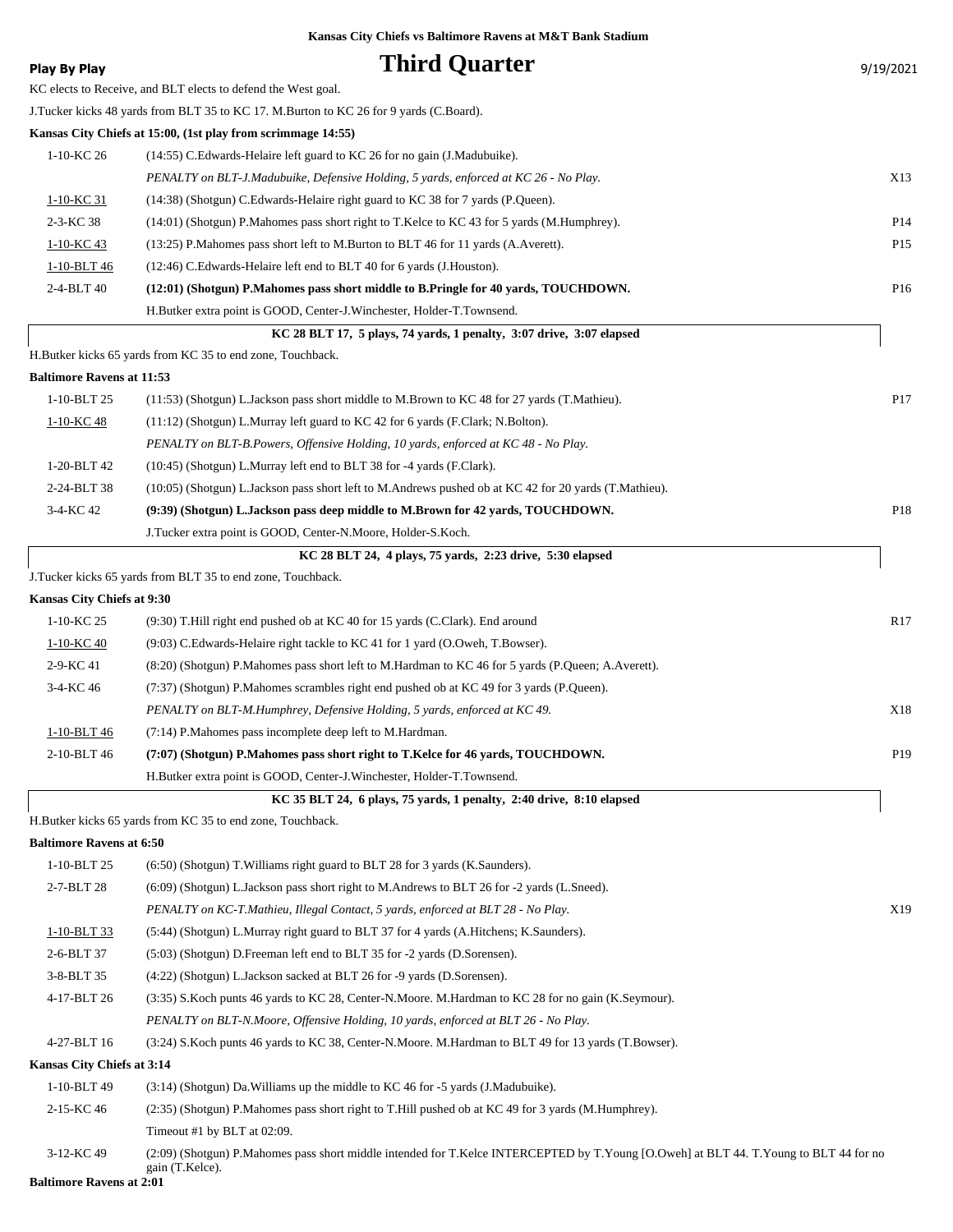| 1-10-BLT 44 | $(2.01)$ (Shotgun) L.Jackson scrambles right end to KC 36 for 20 yards (C.Ward).              | R20             |
|-------------|-----------------------------------------------------------------------------------------------|-----------------|
|             | Timeout #2 by BLT at $01:16$ .                                                                |                 |
| 1-10-KC 36  | (1:16) (Shotgun) L. Jackson pass short middle to S. Watkins to KC 17 for 19 yards (L. Sneed). | P <sub>21</sub> |
| 1-10-KC 17  | (:33) (Shotgun) T. Williams right guard to KC 11 for 6 yards (J. Reed).                       |                 |
|             |                                                                                               |                 |

| <b>END OF OUARTER</b>     |              | Time |                | <b>First Downs</b> |         | <b>Efficiencies</b> |        |  |  |
|---------------------------|--------------|------|----------------|--------------------|---------|---------------------|--------|--|--|
|                           | <b>Score</b> | Poss | $\mathbf{R}$   |                    | P X T   | 3 Down              | 4 Down |  |  |
| <b>Kansas City Chiefs</b> | 35           | 7:00 | $\blacksquare$ |                    | 4 2 7   | 0/2                 | 0/0    |  |  |
| <b>Baltimore Ravens</b>   | 24           | 8:00 |                |                    | 1 3 1 5 | 1/2                 | 0/0    |  |  |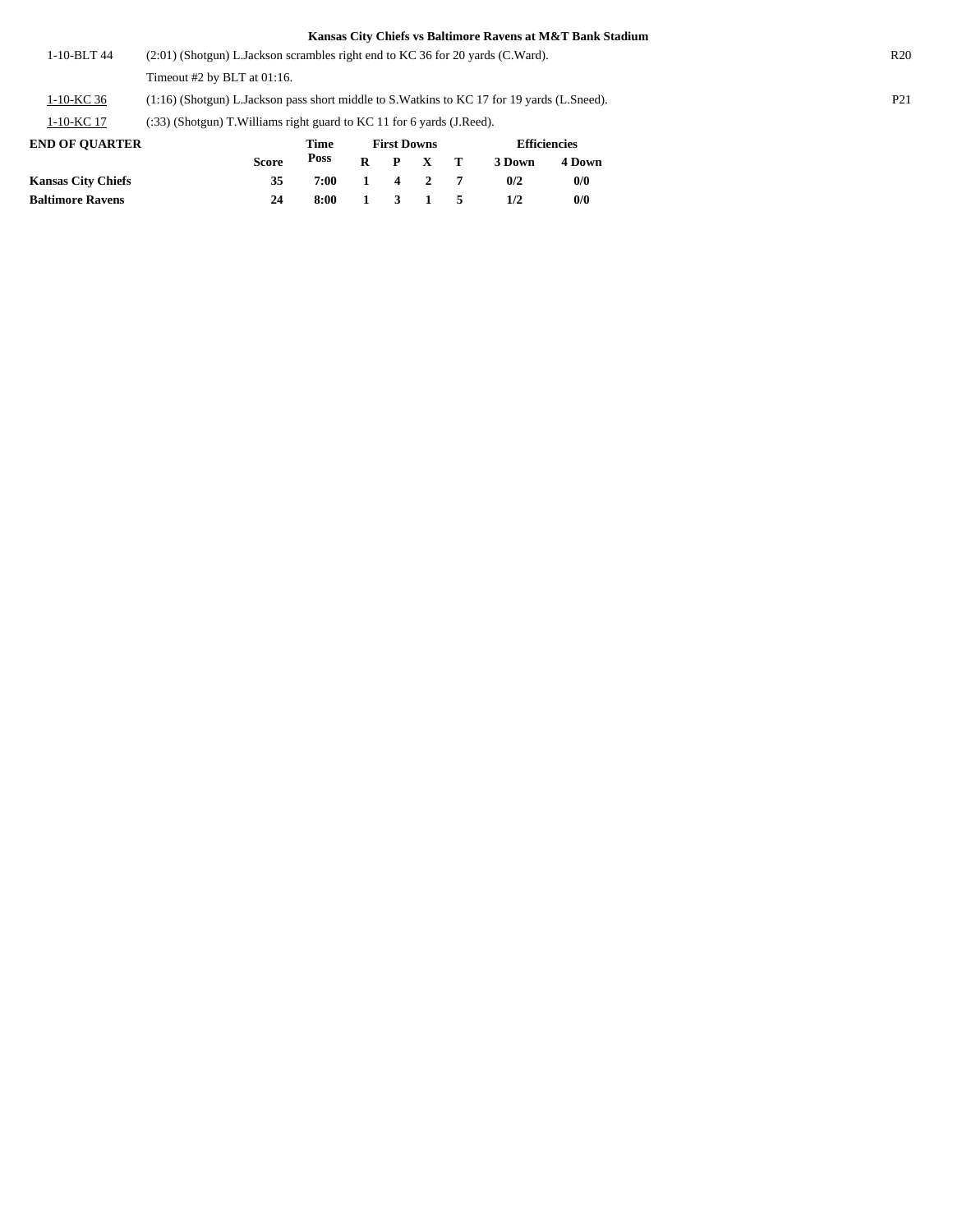| <b>Play By Play</b>              | <b>Fourth Quarter</b>                                                                                                                                                                                                                        | 9/19/2021       |
|----------------------------------|----------------------------------------------------------------------------------------------------------------------------------------------------------------------------------------------------------------------------------------------|-----------------|
| Baltimore Ravens continued.      |                                                                                                                                                                                                                                              |                 |
| 2-4-KC 11                        | (15:00) (Shotgun) L.Jackson pass short left to J.Oliver to KC 2 for 9 yards (B.Niemann).                                                                                                                                                     | P <sub>22</sub> |
| $1-2-KC2$                        | (14:21) (Shotgun) L. Jackson right end for 2 yards, TOUCHDOWN.                                                                                                                                                                               | R <sub>23</sub> |
|                                  | TWO-POINT CONVERSION ATTEMPT. L.Jackson pass to M.Brown is complete. ATTEMPT SUCCEEDS.                                                                                                                                                       |                 |
|                                  | PENALTY on BLT-K.Zeitler, Ineligible Downfield Pass, 5 yards, enforced at KC 2 - No Play.                                                                                                                                                    |                 |
|                                  | TWO-POINT CONVERSION ATTEMPT. L.Jackson pass to M.Andrews is incomplete. ATTEMPT FAILS. DEFENSIVE TWO-POINT<br>ATTEMPT. A. Hitchens intercepted the try attempt. ATTEMPT FAILS.<br>KC 35 BLT 30, 5 plays, 56 yards, 2:48 drive, 0:47 elapsed |                 |
|                                  | J.Tucker kicks 67 yards from BLT 35 to KC -2. M.Hughes to KC 23 for 25 yards (C.Board).                                                                                                                                                      |                 |
|                                  | Kansas City Chiefs at 14:13, (1st play from scrimmage 14:08)                                                                                                                                                                                 |                 |
| 1-10-KC 23                       | (14:08) (Shotgun) C. Edwards-Helaire right end to KC 27 for 4 yards (P. McPhee).                                                                                                                                                             |                 |
| 2-6-KC 27                        | (13:27) (Shotgun) P. Mahomes pass short middle to M. Hardman to KC 35 for 8 yards (P. Queen).                                                                                                                                                | P <sub>20</sub> |
| 1-10-KC 35                       | (12:51) (Shotgun) C. Edwards-Helaire right end to KC 33 for -2 yards (O. Oweh, J. Ellis).                                                                                                                                                    |                 |
| 2-12-KC 33                       | (12:12) (Shotgun) P.Mahomes pass short left to D.Robinson to KC 36 for 3 yards (A.Averett).                                                                                                                                                  |                 |
| 3-9-KC 36                        | (11:28) (Shotgun) P. Mahomes pass incomplete deep right to T. Hill (A. Averett).                                                                                                                                                             |                 |
| 4-9-KC 36                        | (11:23) T.Townsend punts 32 yards to BLT 32, Center-J.Winchester, out of bounds.                                                                                                                                                             |                 |
| <b>Baltimore Ravens at 11:16</b> |                                                                                                                                                                                                                                              |                 |
| 1-10-BLT 32                      | $(11:16)$ (Shotgun) L. Jackson up the middle to BLT 40 for 8 yards (N. Bolton).                                                                                                                                                              |                 |
| 2-2-BLT 40                       | (10:31) (Shotgun) T.Colon reported in as eligible. L.Murray right guard to BLT 45 for 5 yards (J.Reed).                                                                                                                                      | R <sub>24</sub> |
| 1-10-BLT 45                      | (9:51) (Shotgun) L.Jackson pass incomplete short middle to S.Watkins.                                                                                                                                                                        |                 |
| 2-10-BLT 45                      | $(9.47)$ (Shotgun) L.Jackson up the middle to KC 46 for 9 yards (A.Hitchens).                                                                                                                                                                |                 |
| 3-1-KC 46                        | $(9:10)$ P.Ricard right guard to KC 44 for 2 yards (C.Jones).                                                                                                                                                                                | R <sub>25</sub> |
| 1-10-KC 44                       | (8:29) (Shotgun) L.Jackson sacked at 50 for -6 yards (C.Ward).                                                                                                                                                                               |                 |
|                                  | PENALTY on KC-T.Mathieu, Illegal Contact, 5 yards, enforced at KC 44 - No Play.                                                                                                                                                              | X26             |
| 1-10-KC 39                       | (8:06) (Shotgun) L.Jackson pass short left to M.Andrews pushed ob at KC 29 for 10 yards (D.Sorensen).                                                                                                                                        | P27             |
| 1-10-KC 29                       | (7:32) (Shotgun) T. Williams right end pushed ob at KC 28 for 1 yard (D. Sorensen).                                                                                                                                                          |                 |
| 2-9-KC 28                        | (6.59) (Shotgun) T. Williams right end to KC 17 for 11 yards (A. Hitchens; C. Ward).                                                                                                                                                         | R <sub>28</sub> |
| 1-10-KC 17                       | $(6:15)$ (Shotgun) L.Murray left guard to KC 12 for 5 yards (B.Niemann).                                                                                                                                                                     |                 |
| 2-5-KC 12                        | (5:36) (Shotgun) L.Jackson pass incomplete short middle to M.Brown (T.Mathieu).                                                                                                                                                              |                 |
| 3-5-KC 12                        | (5:31) (Shotgun) L. Jackson up the middle to KC 3 for 9 yards (C. Ward).                                                                                                                                                                     | R29             |
| $1 - 3 - KC$ 3                   | (4:46) (Shotgun) L.Jackson up the middle to KC 4 for -1 yards (N.Bolton, A.Hitchens).                                                                                                                                                        |                 |
| 2-4-KC 4                         | (4:03) (Shotgun) T. Williams right guard to KC 1 for 3 yards (D. Sorensen).                                                                                                                                                                  |                 |
| 3-1-KC 01                        | (3:18) (Shotgun) T.Colon reported in as eligible. L.Jackson right end for 1 yard, TOUCHDOWN.                                                                                                                                                 | R <sub>30</sub> |
|                                  | TWO-POINT CONVERSION ATTEMPT. L.Jackson pass to M.Brown is incomplete. ATTEMPT FAILS.                                                                                                                                                        |                 |
|                                  | KC 35 BLT 36, 14 plays, 68 yards, 1 penalty, 8:02 drive, 11:46 elapsed                                                                                                                                                                       |                 |
|                                  | J.Tucker kicks 65 yards from BLT 35 to end zone, Touchback.                                                                                                                                                                                  |                 |
| Kansas City Chiefs at 3:14       |                                                                                                                                                                                                                                              |                 |
| 1-10-KC 25                       | (3:14) (Shotgun) P.Mahomes pass deep middle to B.Pringle to KC 48 for 23 yards (C.Clark).                                                                                                                                                    | P <sub>21</sub> |
| $1-10-KC$ 48                     | (2:35) (Shotgun) P.Mahomes pass short middle to T.Kelce to BLT 39 for 13 yards (C.Board).                                                                                                                                                    | P <sub>22</sub> |
| Two-Minute Warning               |                                                                                                                                                                                                                                              |                 |
| $1-10-BLT$ 39                    | (2:00) (Shotgun) P.Mahomes pass short left to T.Kelce to BLT 32 for 7 yards (T.Bowser).                                                                                                                                                      |                 |
| 2-3-BLT 32                       | (1:26) C.Edwards-Helaire left guard to BLT 34 for -2 yards (O.Oweh). FUMBLES (O.Oweh), RECOVERED by BLT-O.Oweh at BLT 34.                                                                                                                    |                 |
| <b>Baltimore Ravens at 1:20</b>  |                                                                                                                                                                                                                                              |                 |
| 1-10-BLT 34                      | (1:20) (Shotgun) L.Jackson left tackle to BLT 35 for 1 yard (A.Hitchens).                                                                                                                                                                    |                 |
|                                  | Timeout #1 by KC at 01:16.                                                                                                                                                                                                                   |                 |
| 2-9-BLT 35                       | (1:16) (Shotgun) L.Jackson right end to BLT 37 for 2 yards (A.Hitchens).                                                                                                                                                                     |                 |
|                                  | Timeout #2 by KC at 01:11.                                                                                                                                                                                                                   |                 |
| 3-7-BLT 37                       | $(1:11)$ (Shotgun) L.Jackson pass short middle to S.Watkins to BLT 43 for 6 yards (M.Hughes).                                                                                                                                                |                 |
|                                  | Timeout #3 by KC at 01:05.                                                                                                                                                                                                                   |                 |
| 4-1-BLT 43                       | (1:05) (Shotgun) T.Colon reported in as eligible. L.Jackson up the middle to BLT 45 for 2 yards (A.Hitchens).                                                                                                                                | R31             |

1-10-BLT 45 (:19) L.Jackson kneels to BLT 44 for -1 yards.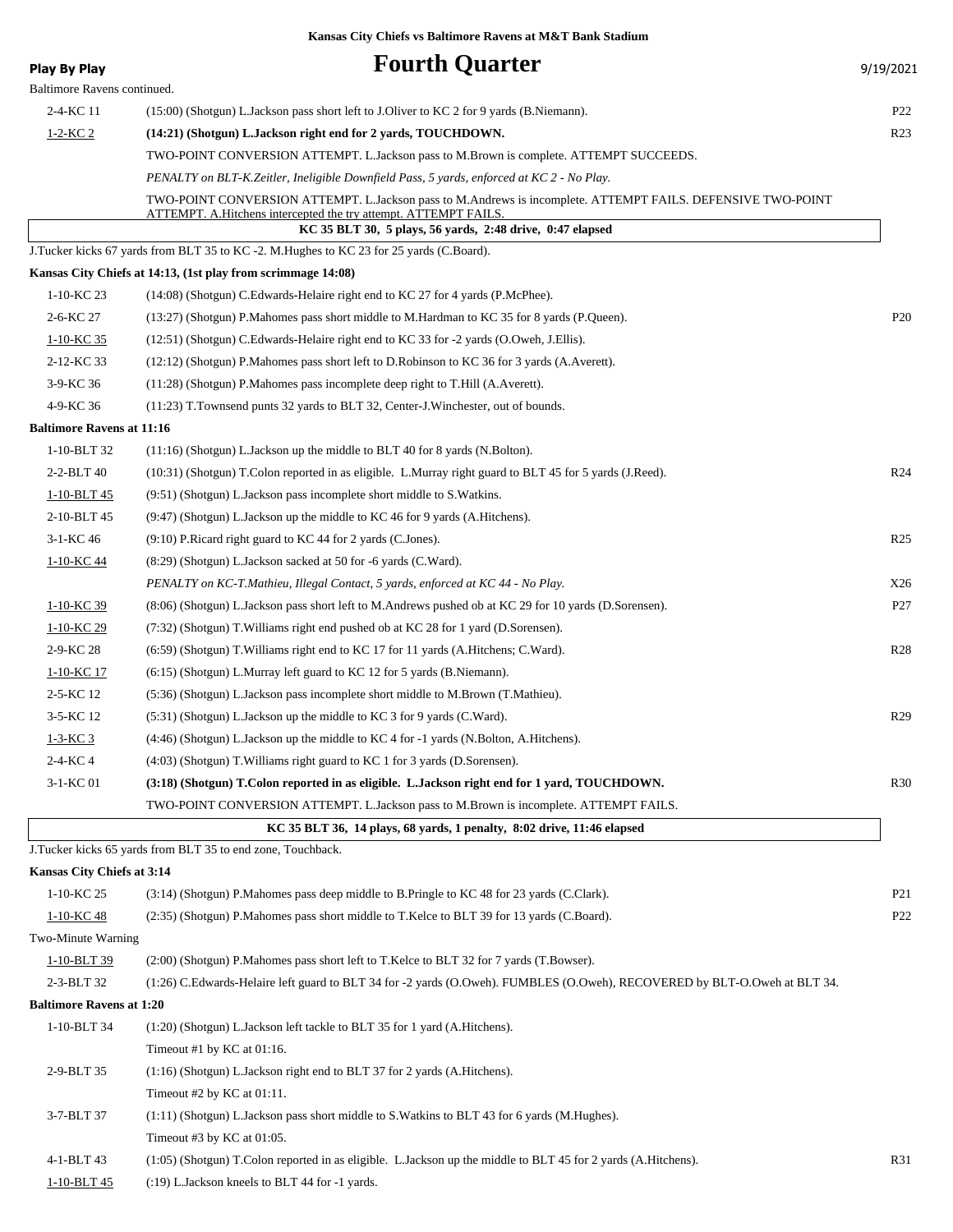|                           |              |       |                    |  |                 |  |                     | Kansas City Chiefs vs Baltimore Ravens at M&T Bank Stadium |  |  |
|---------------------------|--------------|-------|--------------------|--|-----------------|--|---------------------|------------------------------------------------------------|--|--|
| <b>END OF OUARTER</b>     |              | Time  | <b>First Downs</b> |  |                 |  | <b>Efficiencies</b> |                                                            |  |  |
|                           | <b>Score</b> | Poss  |                    |  | $R$ $P$ $X$ $T$ |  | 3 Down              | 4 Down                                                     |  |  |
| <b>Kansas City Chiefs</b> | 35           | 4:51  | $\mathbf{0}$       |  | $3 \t 0$        |  | 0/1                 | 0/0                                                        |  |  |
| <b>Baltimore Ravens</b>   | 36           | 10:09 |                    |  | 7 2 1 10        |  | 3/4                 | 1/1                                                        |  |  |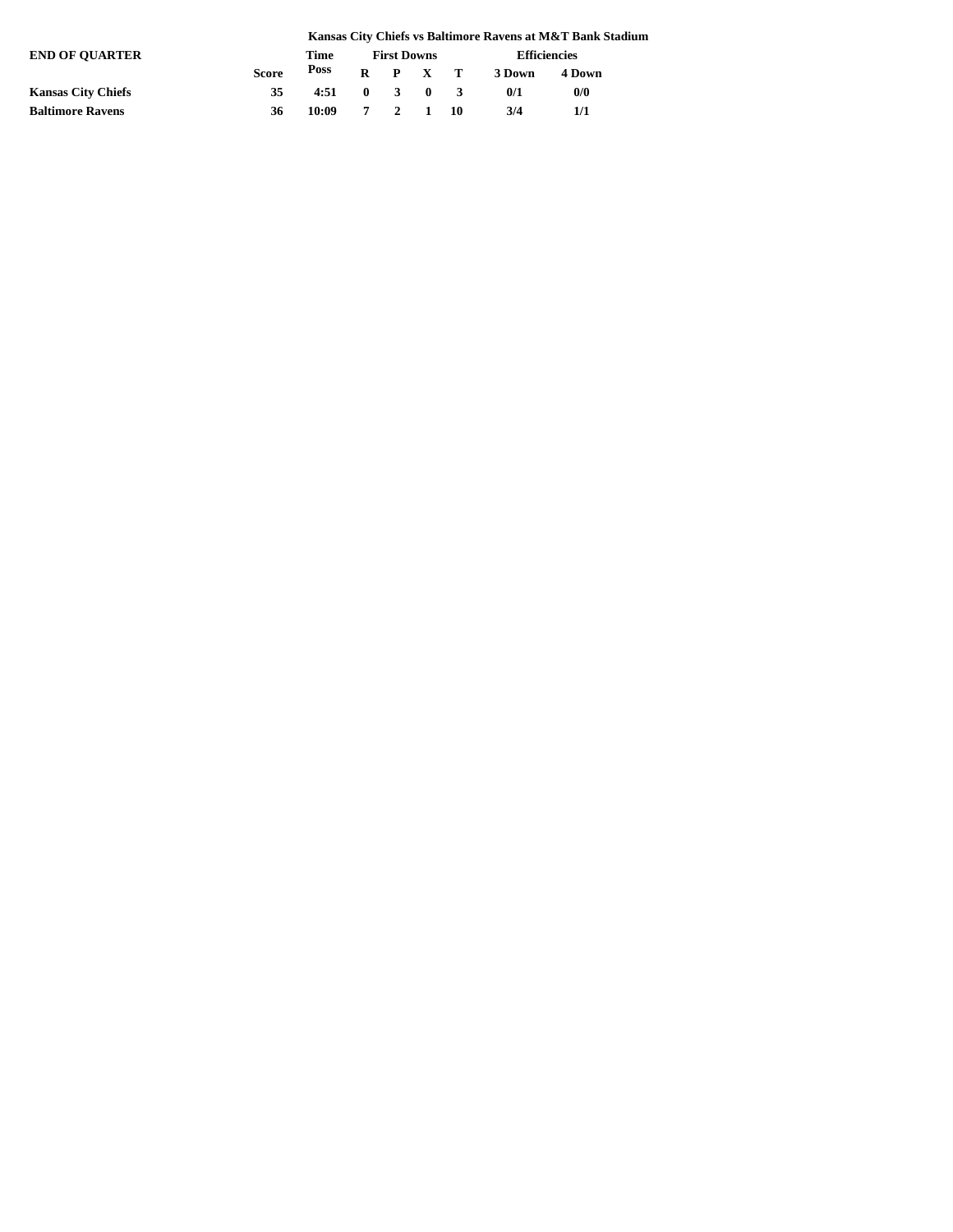# **Miscellaneous Statistics Report**

**Kansas City Chiefs vs Baltimore Ravens 9/19/2021 at M&T Bank Stadium**

### **Ten Longest Plays for Kansas City Chiefs**

| Yards | 0tr | <b>Play Start</b> | <b>Play Description</b>                                                                                                     |
|-------|-----|-------------------|-----------------------------------------------------------------------------------------------------------------------------|
| 46    |     | 3 2-10-BLT 46     | (7:07) (Shotgun) P. Mahomes pass short right to T. Kelce for 46 yards, TOUCHDOWN.                                           |
| 40    |     | 3 2-4-BLT 40      | (12:01) (Shotgun) P.Mahomes pass short middle to B.Pringle for 40 yards, TOUCHDOWN.                                         |
| 33    |     | 1-10-BLT 33       | (6:12) P.Mahomes pass deep middle to D.Robinson for 33 yards, TOUCHDOWN.                                                    |
| 23    |     | 4 1-10-KC 25      | (3:14) (Shotqun) P. Mahomes pass deep middle to B. Pringle to KC 48 for 23 yards (C. Clark).                                |
| 20    |     | 2 1-10-BLT 40     | (2:00) P.Mahomes pass short middle to B.Bell to BLT 20 for 20 yards (D.Elliott). BLT-D.Elliott was injured during the play. |
| 19    |     | 1 2-3-KC 30       | (8:51) (Shotqun) P.Mahomes pass short middle to M.Hardman ran ob at KC 49 for 19 yards (M.Humphrey).                        |
| 17    |     | 1-10-KC 14        | (1:13) (Shotgun) P.Mahomes pass deep right to M.Hardman to KC 31 for 17 yards.                                              |
| 15    |     | 3 1-10-KC 25      | (9:30) T. Hill right end pushed ob at KC 40 for 15 yards (C. Clark). End around                                             |
| 14    |     | 2 2-9-KC 12       | (11:23) (Shotgun) P.Mahomes pass short right to T.Kelce to KC 26 for 14 yards (M.Harrison).                                 |
| 14    |     | 2 1-10-KC 46      | (2:13) (Shotgun) P.Mahomes pass short left to T.Kelce ran ob at BLT 40 for 14 yards (M.Harrison).                           |

### **Ten Longest Plays for Baltimore Ravens**

| Yards | 0tr | Play Start    | <b>Play Description</b>                                                                               |
|-------|-----|---------------|-------------------------------------------------------------------------------------------------------|
| 42    |     | 3 3-4-KC 42   | (9:39) (Shotgun) L.Jackson pass deep middle to M.Brown for 42 yards, TOUCHDOWN.                       |
| 31    |     | 1 1-10-KC 41  | (11:29) (Shotgun) D. Freeman right end to KC 10 for 31 yards (T. Mathieu).                            |
| 27    |     | 3 1-10-BLT 25 | (11:53) (Shotqun) L.Jackson pass short middle to M.Brown to KC 48 for 27 yards (T.Mathieu).           |
| 21    |     | 2 1-10-BLT 28 | (8:52) (Shotgun) L.Jackson right end pushed ob at BLT 49 for 21 yards (A.Hitchens).                   |
| 20    |     | 2 2-7-KC 48   | (7:32) (Shotgun) L.Jackson pass deep middle to M.Brown to KC 28 for 20 yards (D.Sorensen).            |
| 20    |     | 2 1-25-BLT 21 | (:40) (Shotqun) T. Williams right end to BLT 41 for 20 yards (D. Sorensen; T. Wharton).               |
| 20    |     | 3 2-24-BLT 38 | (10:05) (Shotgun) L.Jackson pass short left to M.Andrews pushed ob at KC 42 for 20 yards (T.Mathieu). |
| 20    |     | 3 1-10-BLT 44 | (2:01) (Shotgun) L.Jackson scrambles right end to KC 36 for 20 yards (C.Ward).                        |
| 19    |     | 3 1-10-KC 36  | (1:16) (Shotgun) L.Jackson pass short middle to S.Watkins to KC 17 for 19 yards (L.Sneed).            |
| 17    |     | 1-10-BLT 25   | (6:05) (Shotgun) L.Jackson pass short left to M.Brown ran ob at BLT 42 for 17 yards (T.Mathieu).      |

|                                        | <b>Touchdown Scoring Information</b> |        |        |                  |        | <b>Offense</b>     |        | <b>Defense</b> | <b>Special Teams</b> |        |           |          |        |          |        |
|----------------------------------------|--------------------------------------|--------|--------|------------------|--------|--------------------|--------|----------------|----------------------|--------|-----------|----------|--------|----------|--------|
| <b>VISITOR</b>                         | Kansas City Chiefs                   |        |        |                  |        |                    |        |                |                      |        |           |          |        |          |        |
| <b>HOME</b><br><b>Baltimore Ravens</b> |                                      |        |        |                  |        |                    |        | 0              |                      | 0      |           |          |        |          |        |
|                                        | <b>Player Scoring Information</b>    |        |        |                  |        |                    |        |                |                      |        |           |          |        |          |        |
|                                        | Club Player                          | TD.    | Rush   | <b>Rec KO TD</b> |        | <b>Punt Int TD</b> |        | Fum            | Misc                 | FG     | <b>XP</b> | 2Pt      |        | 2Pt Sfty | Points |
|                                        |                                      |        | TD     | TD               |        | TD                 |        | TD             | TD                   |        |           | Rush     | Rec    |          |        |
| КC                                     | Da. Williams                         | 0      |        |                  |        |                    |        | 0              | 0                    | 0      | 0         |          |        |          | 6      |
| $\overline{v}$                         | $T$ $V$ oloo                         | $\sim$ | $\sim$ |                  | $\sim$ | $\sim$             | $\sim$ | $\sim$         | $\sim$ 0             | $\sim$ | $\sim$    | $\sim$ 0 | $\sim$ | $\sim$   |        |

| КC         | T.Kelce          | 0 | 0 |   | 0            | 0 | 0 | 0 | 0 | 0 | 0 | 0 | 0 | 6  |
|------------|------------------|---|---|---|--------------|---|---|---|---|---|---|---|---|----|
| КC         | D.Robinson       | 0 | 0 |   | 0            | 0 | 0 | 0 | 0 | 0 | 0 | 0 | 0 | 6  |
| KC         | <b>B.Pringle</b> | 0 | 0 |   | 0            | 0 | 0 | 0 | 0 | 0 | 0 | 0 | 0 | 6  |
| КC         | T.Mathieu        | 0 | 0 |   | 0            |   | 0 | 0 | 0 | 0 | 0 |   | 0 | 6  |
| КC         | H.Butker         | 0 | 0 | 0 | 0            | 0 | 0 | 0 | 0 | 5 |   |   | 0 | 5. |
| <b>BLT</b> | L.Jackson        | 0 |   | 0 | 0            | 0 | 0 | 0 | 0 | 0 | 0 | 0 | 0 | 12 |
| <b>BLT</b> | L.Murray         | 0 |   | 0 | $\mathbf{0}$ | 0 | 0 | 0 | 0 | 0 | 0 | 0 | 0 | 6  |
| <b>BLT</b> | M.Brown          | 0 | 0 |   | 0            | 0 | 0 | 0 | 0 | 0 | 0 | 0 | 0 | 6  |
| <b>BLT</b> | D.Duvernay       | 0 | 0 |   | 0            | 0 |   |   | 0 | 0 | 0 |   | 0 | 6  |
| <b>BLT</b> | J.Tucker         | 0 | 0 |   | 0            | 0 | 0 | 0 |   |   | 0 |   | 0 | 6  |

| <b>Possession Detail</b>    | <b>First Half</b> |       | <b>Second Half</b> |       | Game           |       |  |  |
|-----------------------------|-------------------|-------|--------------------|-------|----------------|-------|--|--|
|                             | <b>Visitor</b>    | Home  | <b>Visitor</b>     | Home  | <b>Visitor</b> | Home  |  |  |
| Largest Lead                |                   | 0     | 11                 |       | 11             |       |  |  |
| Drives Leading              |                   | 0     | 4                  |       |                |       |  |  |
| Time of Possession Leading  | 5:09              | 0:00  | 9:57               | 1:20  | 15:06          | 1:20  |  |  |
| Largest Deficit             | 0                 | $-7$  | -1                 | $-11$ | -1             | $-11$ |  |  |
| Drives Trailing             | $\mathbf{0}$      | 5     |                    | 4     |                | q     |  |  |
| Time of Possession Trailing | 0:00              | 17:00 | 1:54               | 16:49 | 1:54           | 33:49 |  |  |
| Times Score Tied Up         |                   |       |                    | 0     |                |       |  |  |
| Lead Changes                |                   |       |                    |       |                | 4     |  |  |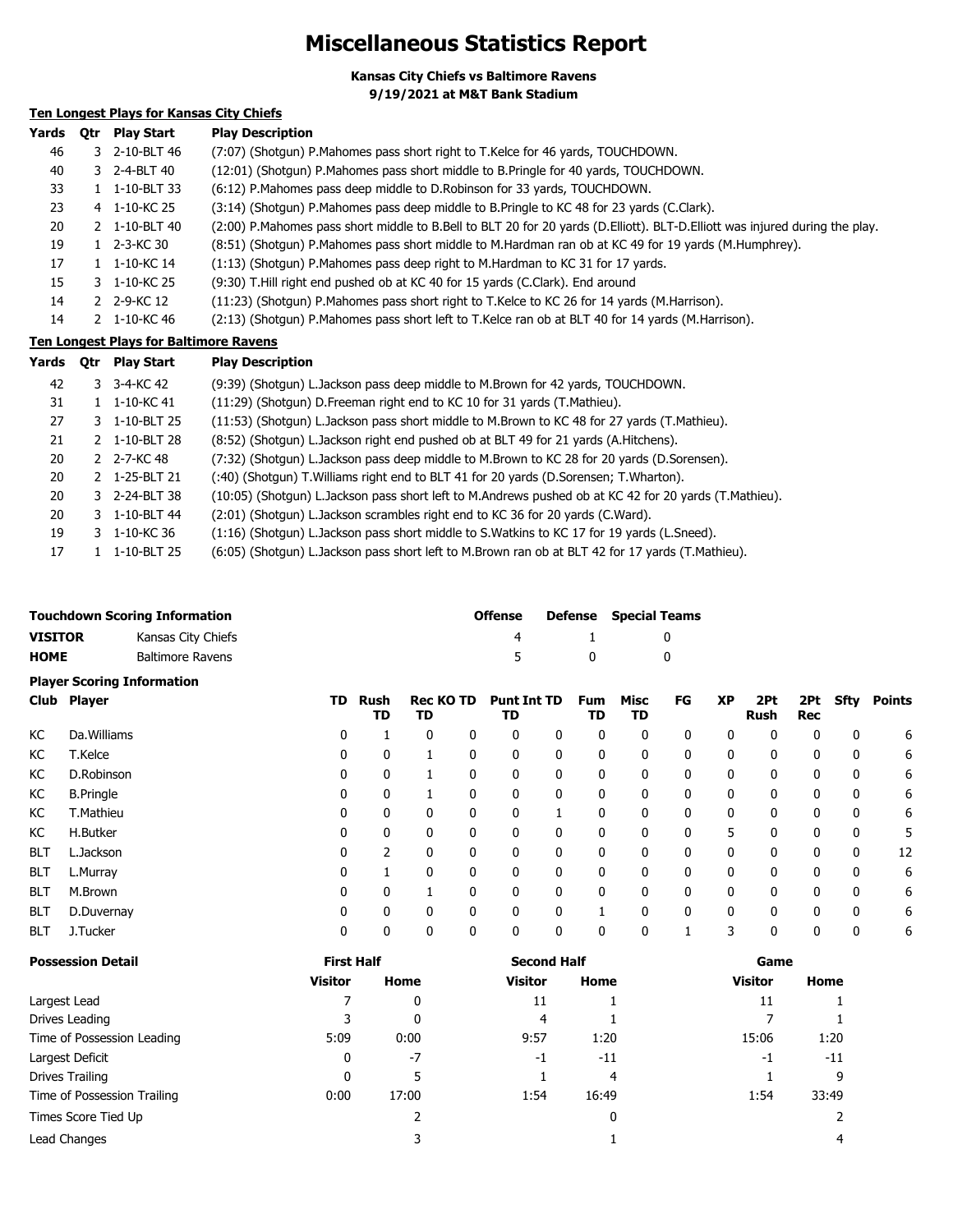# **Playtime Percentage**

Percent of playtime per player on offense, defense and special teams (Unofficial)

**Kansas City Chiefs Baltimore Ravens** 

|                   |           |                | <b>Offense</b> |    | <b>Defense</b> |    | <b>Special Teams</b> |                    |           |    | <b>Offense</b> |                   | <b>Defense</b> |    | <b>Special Teams</b> |
|-------------------|-----------|----------------|----------------|----|----------------|----|----------------------|--------------------|-----------|----|----------------|-------------------|----------------|----|----------------------|
| C Humphrey        | C         |                | 51 100%        |    |                | 5  |                      | 18% A Villanueva   | т         |    | 76 100%        |                   |                | 4  | 14%                  |
| J Thuney          | G         |                | 51 100%        |    |                | 5  |                      | 18% K Zeitler      | G         |    | 76 100%        |                   |                | 4  | 14%                  |
| L Niang           | т         |                | 51 100%        |    |                | 5  |                      | 18% P Mekari       | G         |    | 76 100%        |                   |                | 4  | 14%                  |
| O Brown           | T         |                | 51 100%        |    |                | 5  |                      | 18% L Jackson      | QB        |    | 76 100%        |                   |                |    |                      |
| T Smith           | G         |                | 51 100%        |    |                | 5  | 18%                  | <b>B</b> Bozeman   | C         |    | 76 100%        |                   |                |    |                      |
| P Mahomes         | QB        |                | 51 100%        |    |                |    |                      | S Watkins          | <b>WR</b> | 70 | 92%            |                   |                |    |                      |
| T Hill            | <b>WR</b> | 50             | 98%            |    |                |    |                      | M Andrews          | TE        | 57 | 75%            |                   |                |    |                      |
| T Kelce           | <b>TE</b> | 44             | 86%            |    |                |    |                      | M Brown            | <b>WR</b> | 55 | 72%            |                   |                |    |                      |
| M Hardman         | <b>WR</b> | 40             | 78%            |    |                | 4  | 14%                  | P Ricard           | FB        | 48 | 63%            |                   |                | 6  | 21%                  |
| C Edwards-Helaire | <b>RB</b> | 33             | 65%            |    |                |    |                      | <b>B</b> Powers    | G         | 44 | 58%            |                   |                | 4  | 14%                  |
| D Robinson        | <b>WR</b> | 30             | 59%            |    |                |    |                      | D Duvernay         | <b>WR</b> | 37 | 49%            |                   |                | 9  | 32%                  |
| <b>B</b> Bell     | TE        | 20             | 39%            |    |                | 11 | 39%                  | T Williams         | RB        | 37 | 49%            |                   |                |    |                      |
| D Williams        | <b>RB</b> | 14             | 27%            |    |                | 10 | 36%                  | <b>B</b> Cleveland | G         | 32 | 42%            |                   |                | 4  | 14%                  |
| <b>B</b> Pringle  | <b>WR</b> | 11             | 22%            |    |                | 7  | 25%                  | L Murray           | RB        | 27 | 36%            |                   |                |    |                      |
| M Burton          | FB        | 5              | 10%            |    |                | 16 | 57%                  | E Tomlinson        | TE        | 12 | 16%            |                   |                | 4  | 14%                  |
| J McKinnon        | <b>RB</b> | 4              | 8%             |    |                | 13 | 46%                  | J Oliver           | <b>TE</b> | 12 | 16%            |                   |                | 3  | 11%                  |
| M Kemp            | <b>WR</b> | 2              | 4%             |    |                | 23 | 82%                  | D Freeman          | <b>RB</b> | 10 | 13%            |                   |                |    |                      |
| J Fortson         | <b>TE</b> | $\overline{2}$ | 4%             |    |                | 13 | 46%                  | T Colon            | C         | 9  | 12%            |                   |                |    |                      |
| D Sorensen        | <b>FS</b> |                |                |    | 76 100%        | 3  | 11%                  | J Proche           | <b>WR</b> | 5  | 7%             |                   |                | 6  | 21%                  |
| T Mathieu         | SS        |                |                |    | 76 100%        |    |                      | T Wallace          | <b>WR</b> | 1  | 1%             |                   |                | 19 | 68%                  |
| L Sneed           | CB        |                |                | 73 | 96%            | 3  | 11%                  | A Averett          | CB        |    |                |                   | 51 100%        | 12 | 43%                  |
| C Ward            | CB        |                |                | 73 | 96%            |    |                      |                    |           |    |                |                   | 51 100%        | 5  | 18%                  |
| A Hitchens        | LB        |                |                | 65 | 86%            | 4  | 14%                  | M Humphrey         | CB<br>SS  |    |                |                   | 51 100%        | 4  | 14%                  |
| N Bolton          | LB        |                |                | 63 | 83%            |    |                      | C Clark            | LB        |    |                |                   | 51 100%        |    |                      |
| C Jones           | DT        |                |                | 57 | 75%            | 2  | 7%                   | P Queen            |           |    |                |                   |                |    |                      |
| J Reed            | DT        |                |                | 56 | 74%            | 4  | 14%                  | T Young            | <b>CB</b> |    |                | 40                | 78%            |    |                      |
| <b>B</b> Niemann  | LB        |                |                | 53 | 70%            | 14 | 50%                  | O Oweh             | LB        |    |                | 38                | 75%            | 3  | 11%                  |
| F Clark           | DE        |                |                | 53 | 70%            |    |                      | M Harrison         | LB        |    |                | 34                | 67%            | 18 | 64%                  |
| D Nnadi           | DT        |                |                | 35 | 46%            | 4  | 14%                  | <b>T</b> Bowser    | LВ        |    |                | 31                | 61%            | 14 | 50%                  |
| M Danna           | DE        |                |                | 32 | 42%            | 4  | 14%                  | C Campbell         | DE        |    |                | 29                | 57%            | 9  | 32%                  |
| K Saunders        | DT        |                |                | 29 | 38%            |    |                      | J Houston          | LB        |    |                | 27                | 53%            |    |                      |
| A Okafor          | DE        |                |                | 26 | 34%            | 4  | 14%                  | <b>B</b> Stephens  | FS        |    |                | 25                | 49%            | 12 | 43%                  |
| M Hughes          | CB        |                |                | 22 | 29%            | 12 | 43%                  | J Madubuike        | DT        |    |                | 25                | 49%            | 5  | 18%                  |
| T Wharton         | DT        |                |                | 22 | 29%            | 2  | 7%                   | D Elliott          | FS        |    |                | 24                | 47%            | 1  | 4%                   |
| R Fenton          | CB        |                |                | 14 | 18%            |    |                      | J Ellis            | DT        |    |                | 20                | 39%            | 2  | 7%                   |
| J Thornhill       | FS        |                |                |    | 11 14%         | 6  | 21%                  | C Board            | LB        |    |                | 19                | 37%            | 24 | 86%                  |
| A Watts           | SS        |                |                |    |                | 23 | 82%                  | <b>B</b> Williams  | NT        |    |                | 19                | 37%            | 3  | 11%                  |
| C Lammons         | CB        |                |                |    |                | 23 | 82%                  | G Stone            | SS        |    |                | 12                | 24%            | 19 | 68%                  |
| D O'Daniel        | LB        |                |                |    |                | 23 | 82%                  | P McPhee           | LB        |    |                | $12 \overline{ }$ | 24%            |    |                      |
| N Gray            | <b>TE</b> |                |                |    |                | 14 | 50%                  | J Ferguson         | LB        |    |                | 1                 | 2%             | 10 | 36%                  |
| H Butker          | К         |                |                |    |                | 11 | 39%                  | A Washington       | FS        |    |                | 1                 | 2%             | 6  | 21%                  |
| D Harris          | LB        |                |                |    |                | 9  | 32%                  | A Levine           | SS        |    |                |                   |                | 24 | 86%                  |
| J Winchester      | LS        |                |                |    |                | 8  |                      | 29% K Welch        | LB        |    |                |                   |                | 24 | 86%                  |
| T Townsend        | P         |                |                |    |                | 8  | 29%                  | K Seymour          | CB        |    |                |                   |                | 17 | 61%                  |
| N Allegretti      | G         |                |                |    |                | 5  |                      | 18% J Tucker       | Κ         |    |                |                   |                | 11 | 39%                  |